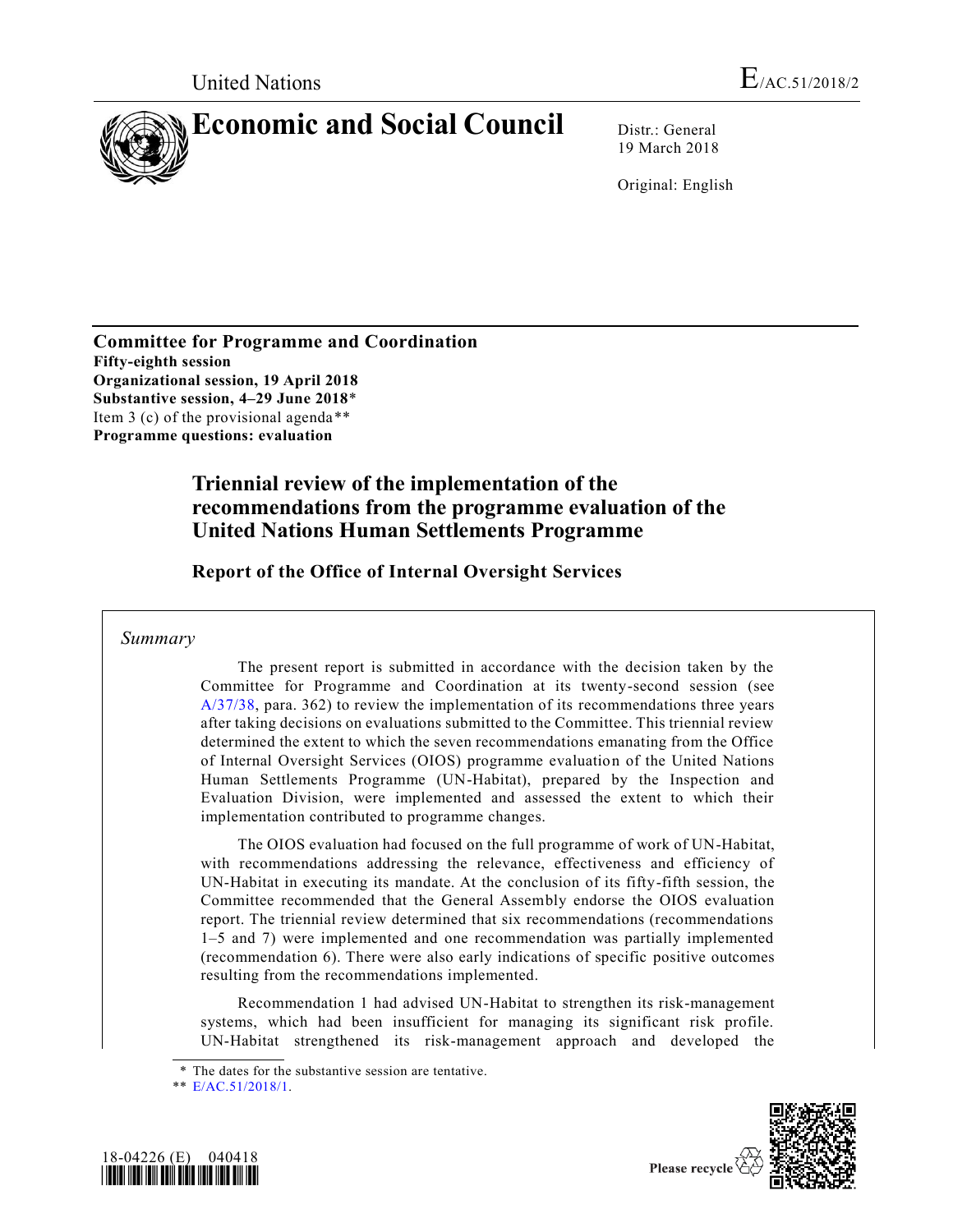UN-Habitat enterprise risk management implementation guidelines in May 2015, with risk management being overseen by the Risk Oversight and Advisory Committee. The Guidelines improved UN-Habitat staff members' understanding of risks and enhanced the identification, management and challenges of its programmatic and humanresource risks.

Recommendation 2 had pointed to the need for stronger accountability throughout UN-Habitat. At the time of the evaluation, there had been no policies, strategies or accountability framework to help facilitate the cascading of a corporate vision throughout the agency, or for the respective roles and responsibilities for its implementation at various levels. A UN-Habitat programme accountability framework, aligned with the United Nations Secretariat accountability system, went into effect in July 2015. The framework outlined the chain of responsibility and authority within the organization. Additionally, UN-Habitat implemented other accountability-related initiatives, such as the adoption of enterprise resource planning, implementation of enterprise risk management, development of an implementing partners policy and institutionalization of results-based management.

Recommendation 3 had addressed the lack of adequate cascading of the broad organizational goals of UN-Habitat throughout the agency. UN-Habitat implemented the recommendation by developing the regional strategic plans for each of its four regional offices. Additionally, 11 UN-Habitat country programme documents (HCPDs) were completed in countries within these four regions. Guidelines for the new generation of UN-Habitat country programme documents were also developed, which elaborated on how the documents should be aligned with their respective regional strategic plans and with UN-Habitat corporate priorities.

Recommendation 4 had addressed the lack of clarity in the UN-Habitat projectapproval process, with low participation of branches in the project advisory groups, resulting in a potential lack of quality assurance and misalignment of projects with corporate objectives. UN-Habitat implemented the recommendation by redesigning its project-approval process in November 2017. The revised approval process featured a comprehensive workflow overview that took users through six key steps, from concept note to final approval and budget release. Additionally, the UN-Habitat project quality at entry checklist was created, whereby projects could not be approved for funding until all elements in the checklist were rated satisfactory.

Recommendation 5 had advised UN-Habitat to develop a risk-based approach to identifying areas for evaluation, as it had previously not documented its own outcome level performance in a consistent or systematic manner. UN-Habitat implemented the recommendation by revising the UN-Habitat evaluation framework, which established a system for assessing projects at risk and aimed to ensure that evaluation costs were planned for in all UN-Habitat projects and programmes. Evaluations included the evaluability assessment of the strategic plan in late 2016 and the midterm evaluation for the twentieth session of the UN-Habitat Governing Council. The UN-Habitat evaluation plan for 2016–2017 was developed based on priorities for incorporating global initiatives, country-level evaluation and normative work.

Recommendation 6 had addressed shortcomings in information and knowledge management within the organization. At the time of the evaluation, despite having drafted a knowledge management strategy, UN-Habitat had not yet decided on the final functions or location of the Knowledge Management Support Unit. UN-Habitat implemented the recommendation by finalizing the knowledge management strategy. An action plan for operationalizing the knowledge management strategy was also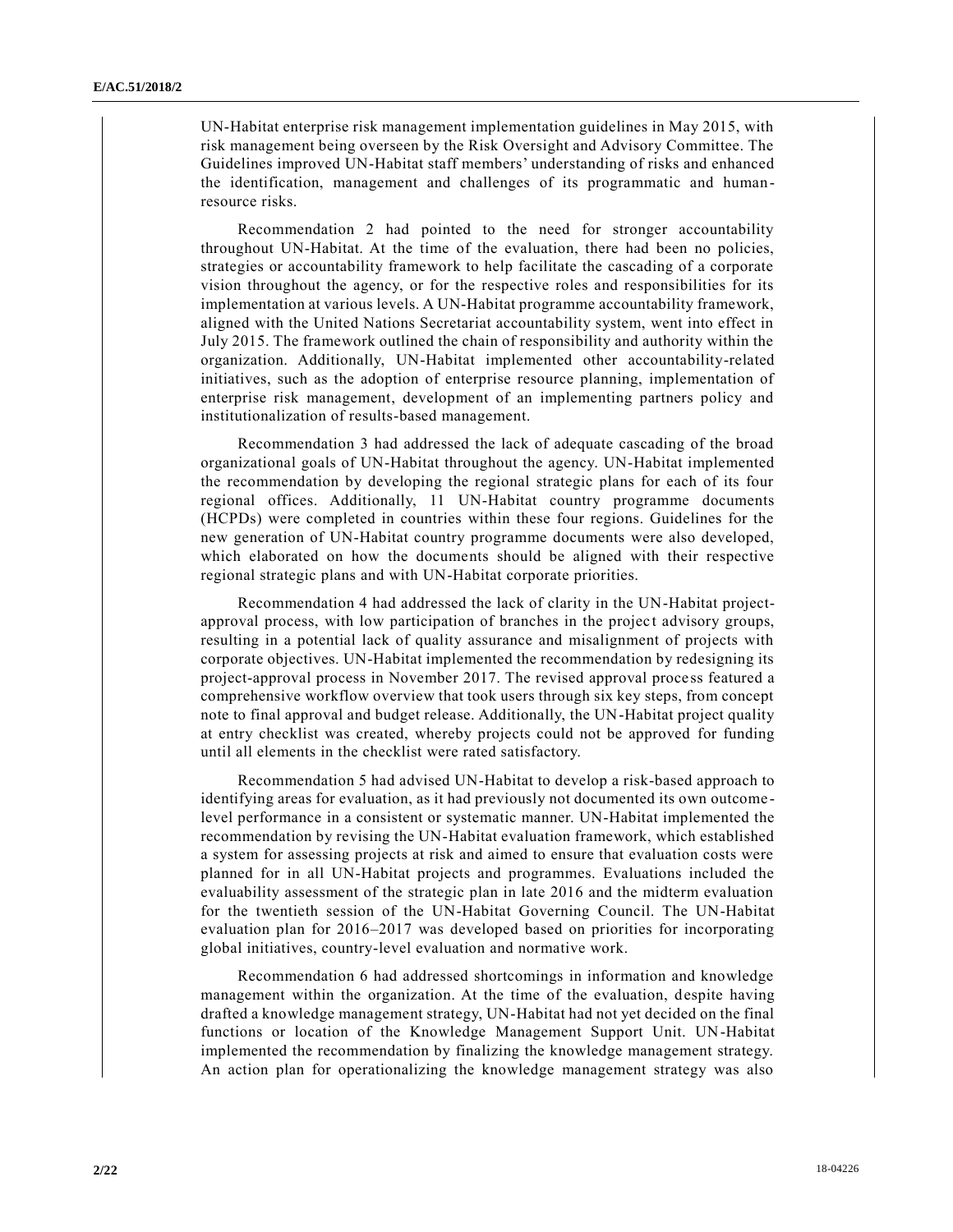finalized. However, UN-Habitat had not yet finalized the Knowledge Management Support Unit, implemented procedures to update its intranet or updated its list of contracted staff with third parties.

Recommendation 7 had addressed the lack of a mechanism for UN-Habitat to manage and govern its partnerships and had raised serious concerns regarding the agency's financial resources. UN-Habitat developed and implemented a resource mobilization action plan in December 2015. The plan provided a detailed overview of the roles and responsibilities of main offices. Additionally, UN-Habitat was developing its 2018 resource mobilization plan and a resource mobilization strategy template for 2018–2019, to be used by regions and branches to outline their resource mobilization plans for 2018–2019. An analysis of financial resources indicated, however, that UN-Habitat funding continued to decrease from 2015–2017. The partnership strategy was completed in 2017, and UN-Habitat participated in developing the United Nations system collaborative implementation framework for sustainable urban development. While both strategies were implemented, critical concerns remained regarding the financial viability of UN-Habitat and its ability to maintain partnerships without leadership dedicated to this function.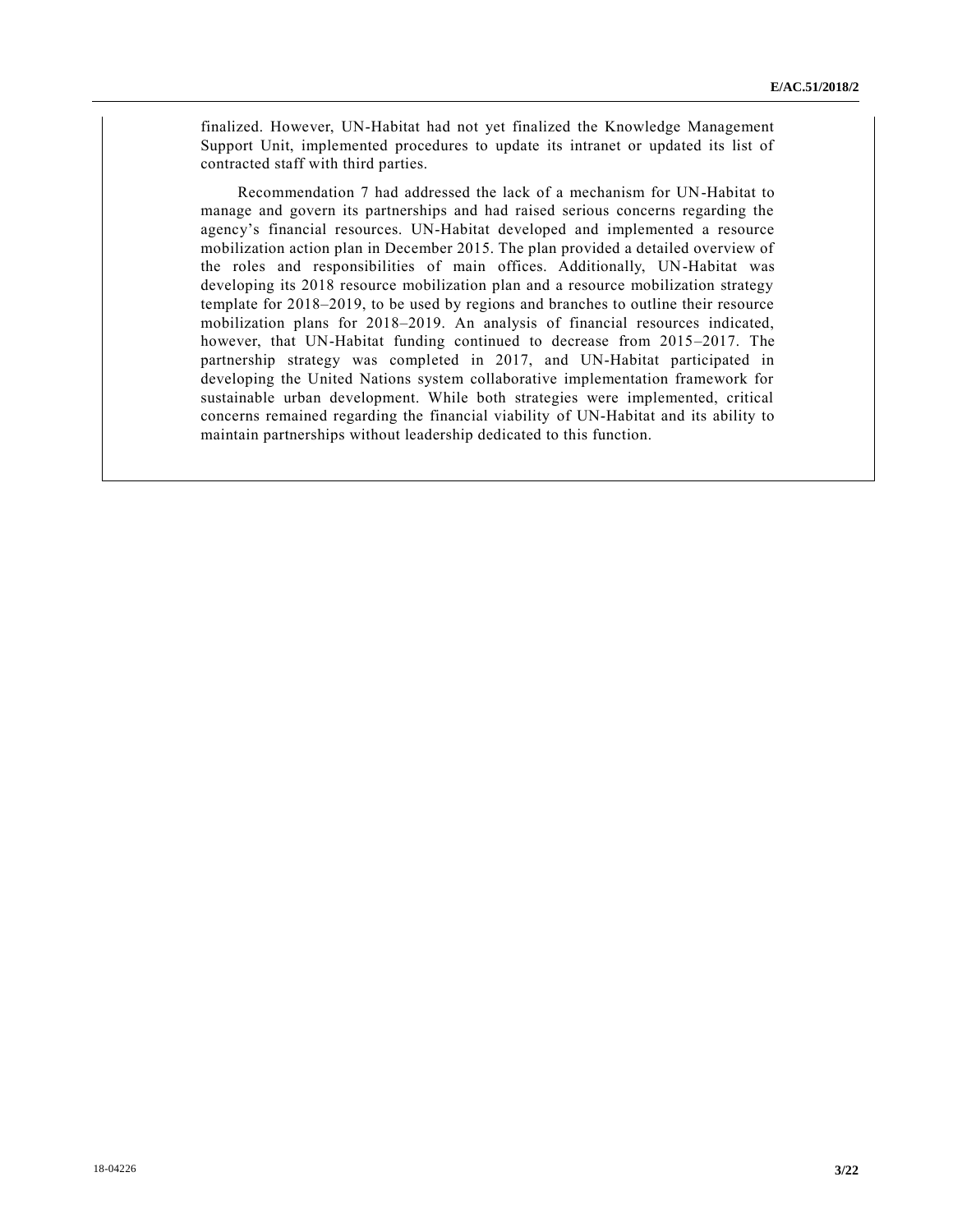## **I. Introduction**

1. At its fifty-fifth session, in 2015, the Committee for Programme and Coordination considered the report of the Office of Internal Oversight Services (OIOS), prepared by the Inspection and Evaluation Division, on the programme evaluation of the United Nations Human Settlements Programme (UN-Habitat) [\(E/AC.51/2015/2\)](https://undocs.org/E/AC.51/2015/2). The evaluation had focused on the overall relevance, effectiveness and efficiency of UN-Habitat.

2. The Committee expressed appreciation for the efforts of UN-Habitat to position itself as the lead United Nations agency for sustainable urbanization. The Committee recommended that the General Assembly endorse the recommendations contained in paragraphs 64 to 70 of the OIOS report on the evaluation of UN-Habitat.

3. The present report is issued pursuant to a triennial review that examined the current status of implementation of the seven recommendations contained in the OIOS evaluation report. The review also assessed, wherever possible, the extent to which implementation of individual recommendations contributed to programme changes.

4. The methodology for this triennial review included:

(a) Review and analysis of biennial progress reports on the status of recommendations, which are monitored through the OIOS recommendation database;

(b) Analysis of relevant information, documents and reports obtained from UN-Habitat on various topics related to the recommendations;

(c) Interviews conducted with a purposive sample of six UN-Habitat senior managers and programme staff.

5. The report incorporates comments received from UN-Habitat during the drafting process. A final draft was shared with UN-Habitat, which provided final comments (see annex). OIOS expresses its appreciation for the cooperation and assistance provided by UN-Habitat in the preparation of the present report.

# **II. Results**

6. The General Assembly established UN-Habitat in 2002, in its resolution [56/206.](https://undocs.org/A/RES/56/206) UN-Habitat is the lead United Nations agency responsible for human settlements. At the operational level, it undertakes technical cooperation projects such as the construction of water and sanitation facilities, shelter and other works. At the normative level, it seeks to influence Governments and non-governmental actors in formulating, adopting, implementing and enforcing policies, norms and standards conducive to sustainable human settlements and sustainable urbanization.

7. The evaluation had issued seven recommendations to UN-Habitat, namely that it: (1) strengthen risk management; (2) finalize an accountability framework; (3) complete a regional strategic plan for all regional offices; (4) revise and implement the quality-assurance responsibilities of the Project Advisory Group; (5) develop a risk-based approach to identifying areas for evaluation; (6) strengthen information and knowledge management; and (7) finalize the Resource Mobilization and Partnership Strategies. Six recommendations (recommendations 1–5, and 7) were implemented, and one (recommendation 6) was partially implemented. However, as the recommendations were recently implemented, OIOS could not determine the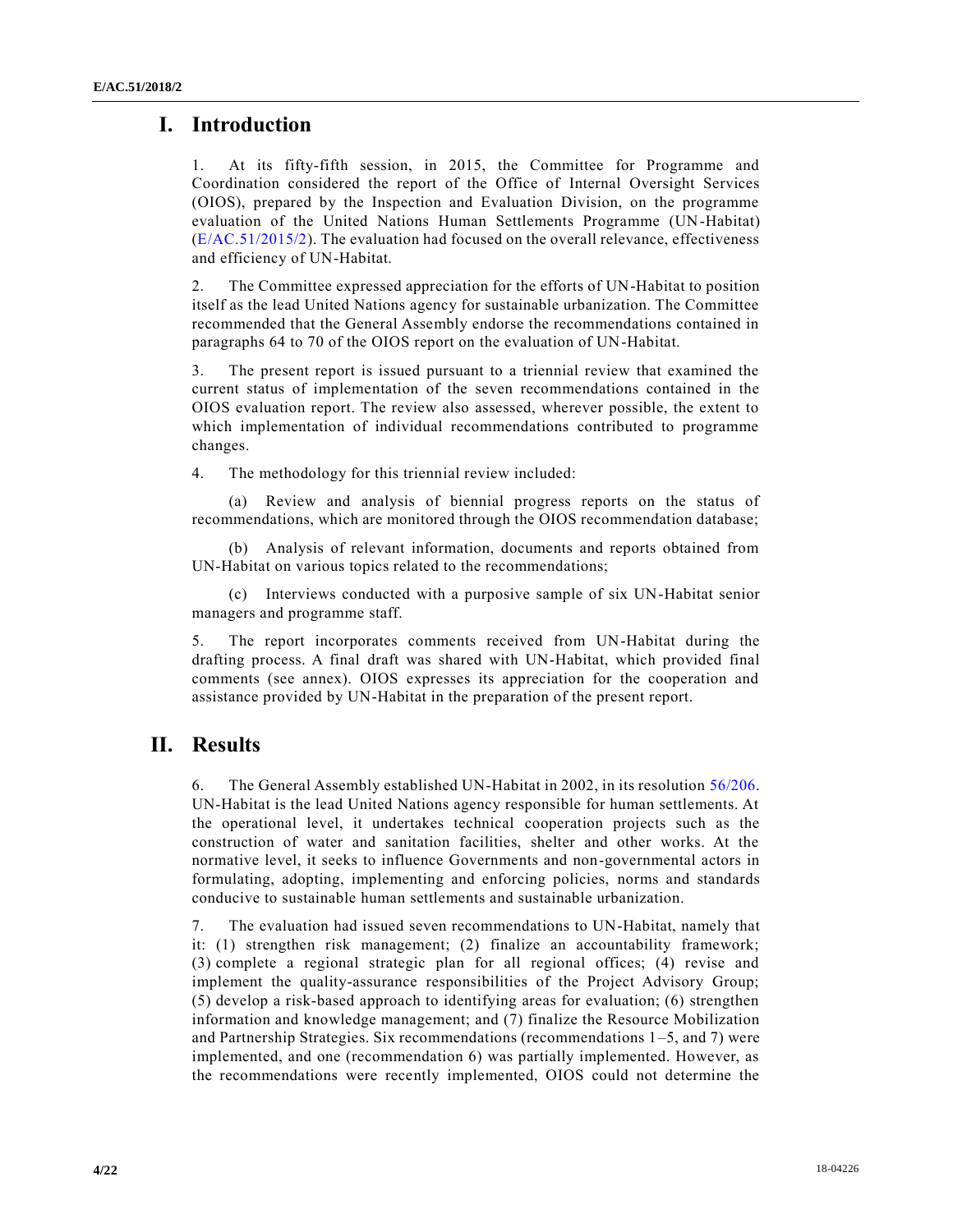positive outcomes resulting from the implementation. The implementation status of each of the seven recommendations is discussed below.

## **Recommendation 1 Strengthen risk management**

8. Recommendation 1 reads as follows:

UN-Habitat should strengthen its risk-management approach, including, at a minimum, a policy and plan of action articulating its:

- Mechanism for systematically identifying and prioritizing risks at each organizational level, and for assessing the agency's vulnerability to each
- Identification of specific corporate risks
- Plan for managing and monitoring each risk, communicated to all relevant staff and consultants

9. This recommendation focused on the need for UN-Habitat to systematically identify and address its reputational, human and programmatic risks. The OIOS evaluation had indicated that UN-Habitat risk-management systems were insufficient for managing its significant risk profile.

10. UN-Habitat took numerous steps to implement this recommendation. It developed enterprise risk management implementation guidelines in April 2015. These guidelines were designed to facilitate the implementation of effective enterprise risk management in UN-Habitat, in compliance with the United Nations Secretariat enterprise risk management policy and methodology.<sup>1</sup> These guidelines outlined the governance structure, roles and responsibilities, monitoring requirements, tools and implementation road map for managing the risks identified by UN-Habitat. The tools included:

(a) A Project Accrual and Accountability System (PAAS), that is, a repository system facilitating the tracking, monitoring and reporting of risks;

(b) A risk treatment and response plan template, specifying the main controls already in place for managing each identified risk, any additional control and treatment strategies required, detailed action plans and risk "owners" bearing primary responsibility for managing each risk;

(c) A risk register, that is, a consolidated inventory of all risks and associated information, including the risk category, risk definition, management strategy, rating results and other relevant information pertaining to each risk.

11. In 2014, UN-Habitat conducted a risk assessment study to identify its most critical corporate-level risks for inclusion in the enterprise risk management guidelines. These risks were as follows:

(a) Realization and demonstration of results in line with the UN-Habitat strategic plan and mandate;

(b) Fit-for-purpose human resource strategies, operational tools and business processes;

 $<sup>1</sup>$  The Secretariat policy was intended to enhance Secretariat capacity for risk assessment and</sup> mitigation and to provide a consistent and comprehensive risk-management methodology for application across the Secretariat.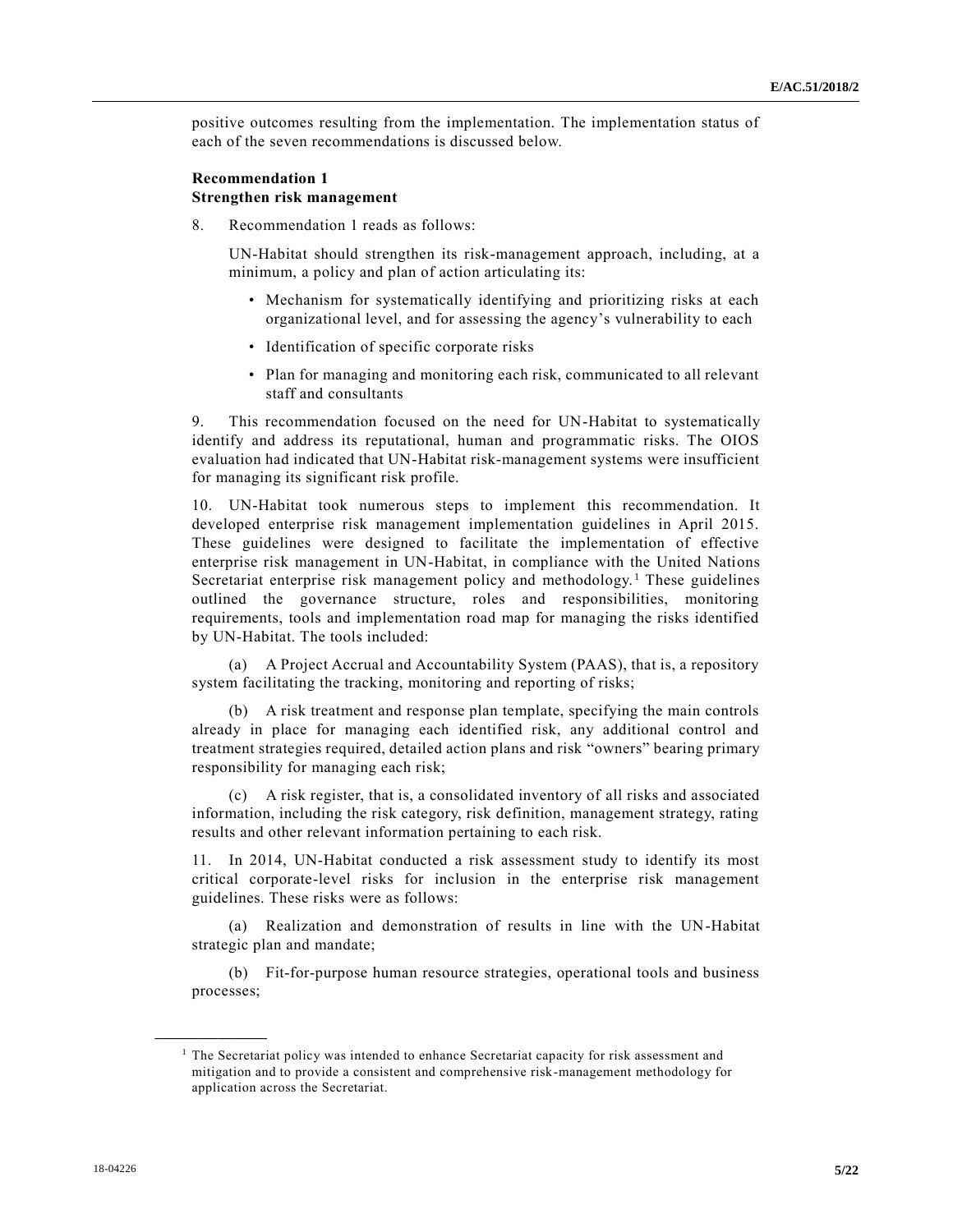(c) Governance and oversight for enhanced accountability, transparency and risk management;

- (d) Financing of the core budget;
- (e) Safety and security;
- (f) Umoja implementation.

12. This exercise also served to identify risk-management levels, whereby risks would be managed in a decentralized manner — that is, by the organizational area closest to where the risk occurred. This decentralized approach is summarized in table 1 below.

| Table 1                           |  |
|-----------------------------------|--|
| UN-Habitat risk-management levels |  |

| Management levels    | Risk type                                                    | Risk owners               |
|----------------------|--------------------------------------------------------------|---------------------------|
| Corporate level      | Organization-wide risks                                      | <b>Executive Director</b> |
| Divisional level     | Risks affecting divisional functions and<br>responsibilities | Divisional Directors      |
| Regional level       | Region-specific risks                                        | Regional Directors        |
| Subprogramme level   | Risks affecting delivery of results at<br>subprogramme level | Subprogramme Coordinators |
| Country office level | Country-specific risks                                       | Head of Country Offices   |
| Project level        | Project-specific risks                                       | Project Managers          |

*Source*: *UN-Habitat enterprise risk-management guidelines, April 2015*.

13. To operationalize the implementation of the guidelines, the UN-Habitat Executive Director (the Under-Secretary-General) issued an internal memorandum to staff on 30 April 2015. The memorandum established a Risk Oversight and Advisory Committee to oversee enterprise risk management implementation, strengthen internal capacity and assist in managing the most critical risks. Specifically, the Committee's terms of reference stipulated its key functions as follows:

(a) Monitor and discuss the overall effectiveness of risk-management practices and provide findings to the Executive Director;

(b) Review the UN-Habitat risk profile and related action plans;

(c) Review and evaluate the main risk areas and specific risks and determine the overall policy of the organization on how to manage them;

(d) Monitor and advise on progress in the implementation of the enterprise risk management policy and framework;

(e) Ensure that key risks are considered in the strategic planning and programming process;

(f) Advise the Executive Director on the overall implementation of the enterprise risk management and on strategic decisions regarding such implementation;

(g) Review and approve the annual internal audit workplan;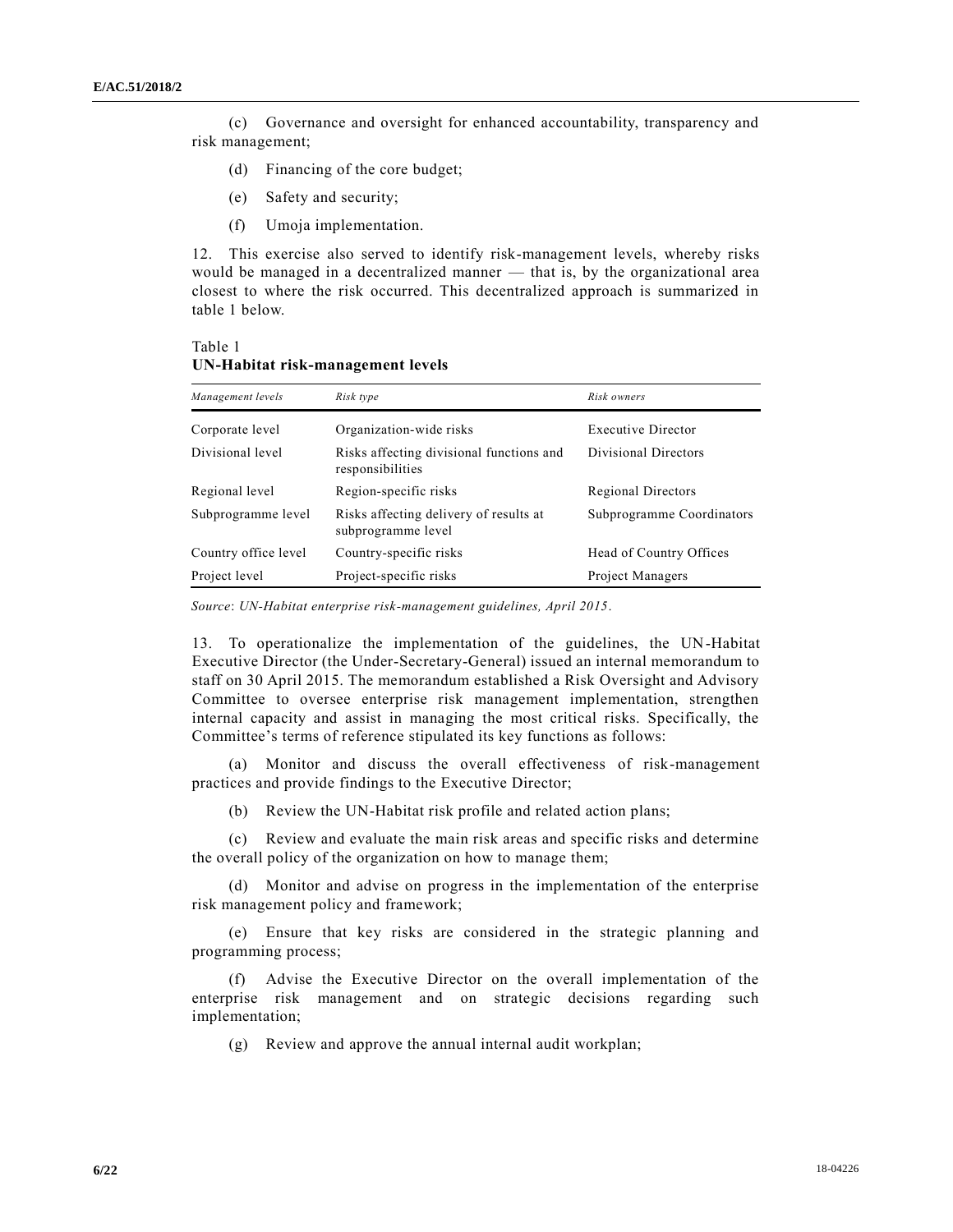(h) Ensure that the findings and recommendations of internal and external audits feed into executive management processes, and that accepted recommendations are implemented in a timely manner.

14. The Risk Oversight and Advisory Committee was chaired by the Deputy Executive Director, with membership drawn from senior management. Though scheduled to meet quarterly, it met at less regular intervals, namely three times in 2015 (August, September and November), once in 2016 (March) and three times in 2017 (May, July and September). Meeting minutes were circulated to all staff through the intranet (Habnet). The OIOS review of those minutes indicated that emerging risks were identified for discussion and action. There were instances, however, in which discussions and action items were not taken up again at subsequent meetings. One such instance occurred when, at the March 2016 meeting, emerging risks were identified and a comprehensive update on these was to be presented at the next meeting. UN-Habitat was unable, however, to provide information as to whether this occurred.

15. UN-Habitat drafted a risk mitigation action plan outlining 18 risk drivers stemming from its strategic plan and mandate. Each risk driver was prioritized, assigned a corresponding risk-management action, a team responsible for the action and a date by which the action was due. All actions were to be completed by December 2019.

16. Enterprise risk management e-learning training was made available to staff in Inspira, the United Nations human resources platform. The Executive Director issued instructions to all staff to take the training, with a mandatory reporting requirement, as part of the 2015–2016 performance evaluation cycle. Monitoring of the completion of the training was conducted, and reminders sent to Risk Oversight and Advisory Committee members to complete the training and promote compliance within their respective offices.

17. To implement a risk-based approach to its operations, UN-Habitat developed the following:

(a) A policy for implementing partners, approved 27 January 2017: the policy was developed to provide risk-based guidelines in the selection and management of implementing partnerships and was designed to mitigate operational, financial and reputational risks arising from the activities from implementing partners;

(b) An updated version of its project quality at entry checklist, which henceforth required an examination of risks and the development of safeguards: the new template for UN-Habitat country programme documents also incorporated a risk analysis identifying risk types (partner-related issues; political instability; and economic, sociocultural and environmental conditions), risk likelihood, risk mitigation strategy, responsibilities and cost implications;

(c) A staff workshop on strengthening programme relevance and operational effectiveness, held in December 2017 and focusing on a variety of programmatic risks, with discussions related to engagement on the New Urban Agenda transformative commitments and urban-related Sustainable Development Goals (SDGs), which UN-Habitat services at the country, regional and global levels.

18. Interviewed staff reported a transformation in how UN-Habitat viewed risks as a result of the recommendation's implementation. This transformation, they maintained, was in the form of improved understanding of risk and enhanced identification and management of risks. These reported gains notwithstanding,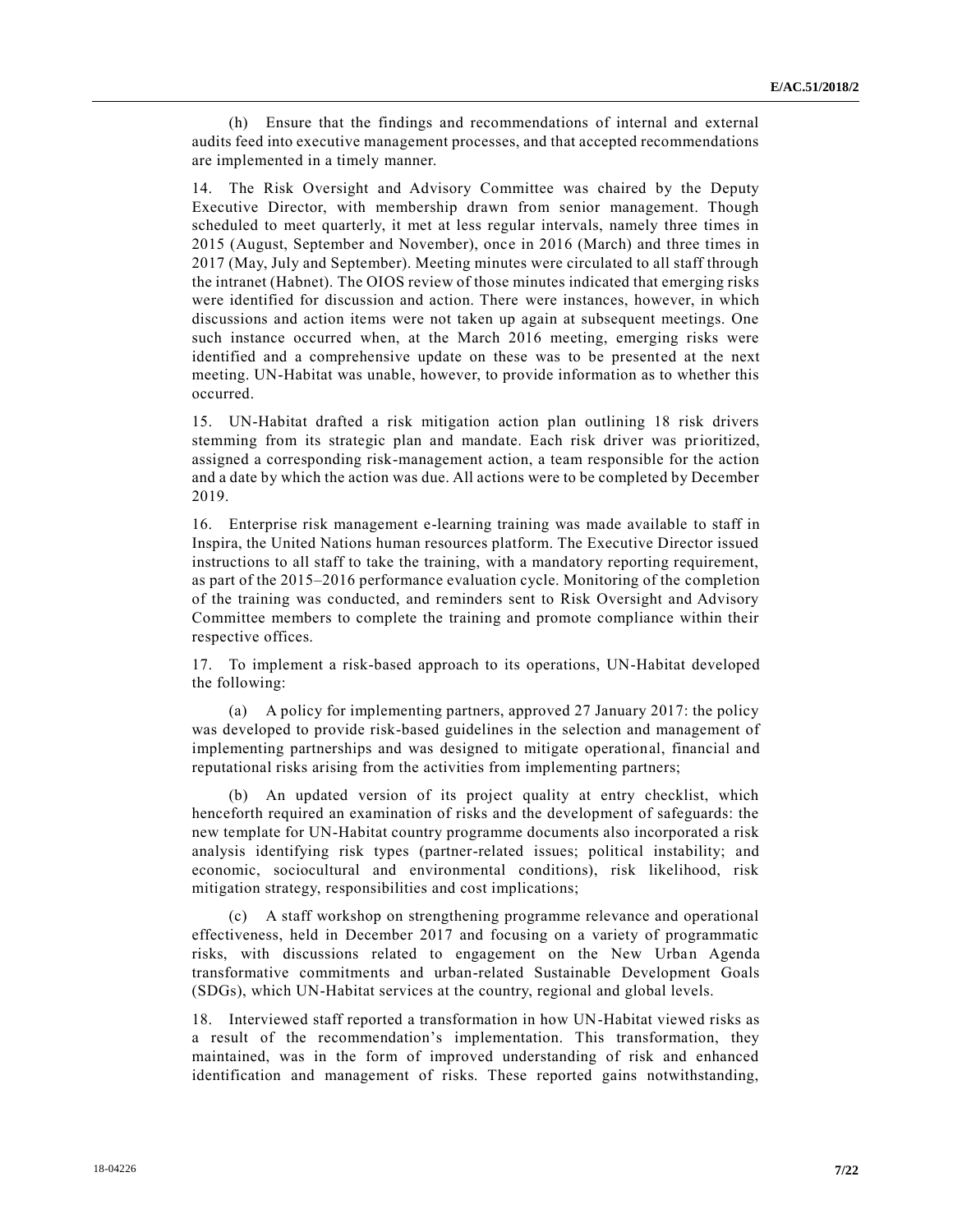sustained attention to the continued implementation of the aforementioned actions will be necessary for ongoing embedding of a risk-management sensibility within UN-Habitat. This notion was corroborated by a recent study by PricewaterhouseCoopers, which confirmed that a more detailed and compre hensive approach to identifying and addressing additional risks was necessary. UN-Habitat was following up on this report at the time of the triennial review.

19. This recommendation was implemented.

### **Recommendation 2**

#### **Finalize an accountability framework**

20. Recommendation 2 reads as follows:

The Office of the Executive Director should finalize an accountability framework, aligned with the UN-Habitat ST/SGB and with relevant work undertaken at the Secretariat-wide level.

21. This recommendation addressed the need for UN-Habitat to finalize its accountability framework, so as to facilitate the cascading of its corporate vision throughout the agency, with delineated roles and responsibilities on accountability for the implementation of the strategy emanating from this broad vision.

22. The UN-Habitat Management Board adopted and approved an accountability framework in June 2015, which took effect on 1 July 2015. The accountability framework described the organization-wide mechanisms and processes for monitoring, assessing, reporting on and improving performance throughout the organization. It also outlined the chain of responsibility and authority and accountability flows within the organization. The framework was guided by seven core principles of accountability, which formed its foundation and provided the basis for implementing accountability policies, procedures and instruments: (a) clarity of responsibility; (b) alignment of accountability with organization-wide goals; (c) formal and consistent delegation of authority; (d) risk and cost-benefit considerations in decision-making; (e) reliable and verifiable performance monitoring and reporting; (f) highest standards of personal integrity (self-attestation and ethical conduct); and (g) transparency.

23. UN-Habitat described the improvement of its accountability systems as a continuous process and implemented several management initiatives to further strengthen and improve accountability. The initiatives included:

(a) Adoption of an enterprise resource planning system: on 1 June 2015, UN-Habitat, along with the rest of the United Nations Secretariat, adopted the Umoja system to provide a harmonized and streamlined approach to its management of finance, human resources, procurement and assets;

(b) Implementation of enterprise risk management: On 1 June 2015, UN-Habitat also adopted enterprise risk management implementation guidelines, with the Risk Oversight and Advisory Committee guiding and advising the Executive Director on implementation;

(c) Implementation of implementing partners policy: this policy governed the selection, management and monitoring of implementing partners. The new policy included processes to ensure fair, competitive and transparent selection based on systematic assessments of capacity to deliver effectively and efficiently and systematic certification of implementing partners;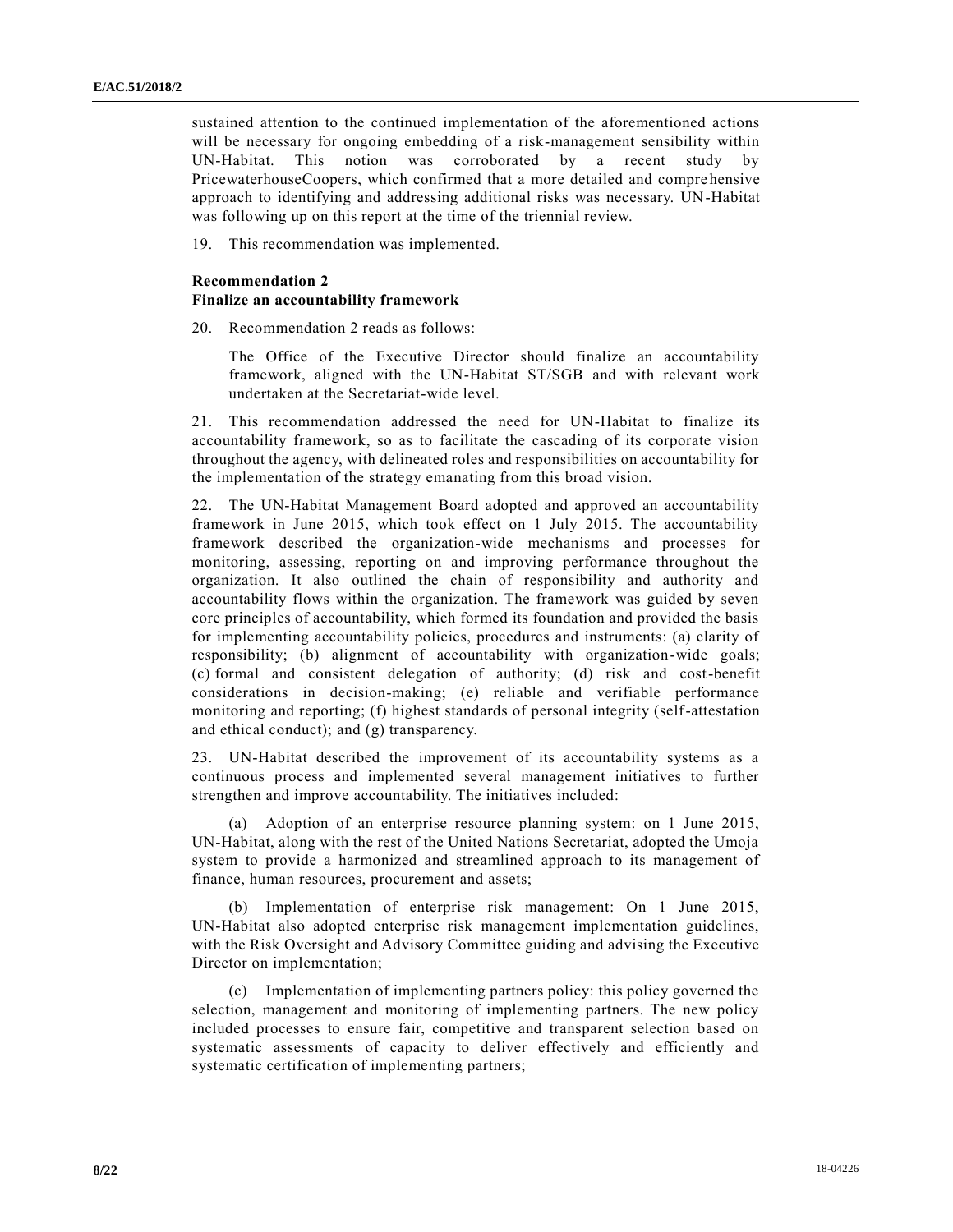(d) Institutionalization of results-based management: UN-Habitat further strengthened results-based management with the development of a results-based management handbook and a results-based management policy in 2016;

(e) Establishment of a Risk Oversight and Advisory Committee: the Committee guided and advised the Executive Director on the implementation of enterprise risk management and accountability. However, while the Committee was duly established, the OIOS review of Committee meeting minutes revealed the following unaddressed accountability issues:

- meeting minutes of 2 March 2016 indicated that the Office of the Executive Director was to conduct an analysis of the accountability framework's implementation and articulate a final implementation plan for the Risk Oversight and Advisory Committee to endorse for presentation to the Senior Management Board. However, this action plan was not provided to OIOS
- meeting minutes of 12 July 2017 indicated that numerous accountability issues were discussed, including project structure and management accountability, support services, project-approval processes, cost recovery and organizational structure, culminating in an action point whereby divisions would present tangible actions for addressing the cross-cutting accountability issues at the next meeting. No subsequent meeting took place, so there was no evidence that these actions were undertaken.

24. This recommendation was implemented. However, UN-Habitat still needed to update its accountability framework and policy to reflect developments over the past three years and to follow up on the unaddressed Risk Oversight and Advisory Committee accountability issues.

### **Recommendation 3**

#### **Develop a strategic plan for each regional office**

25. Recommendation 3 reads as follows:

UN-Habitat should complete regional strategic plans in all regional offices and resume the development of UN-Habitat country programme documents in priority country programmes. Toward this end, the Programme Division should develop:

- A list of priority country programmes requiring UN-Habitat country programme documents, rooted in its risk-management exercise
- Clear criteria for ensuring the alignment of regional strategic plans and UN-Habitat country programme documents with overarching corporate priorities within their specific regional and country context, along with any further elements each must address
- UN-Habitat country programme documents, borrowing on existing exemplars, to facilitate the cost-effective adoption of the documents.

26. This recommendation addressed the insufficient cascading of corporate objectives throughout the agency. At the time of the evaluation, only two of the four regional offices had begun to develop regional strategic plans or to translate the broad corporate goals of UN-Habitat into specific contextual strategies for their respective regions. In addition, a number of countries analysed in the evaluation had maintained a predominant focus on rural development, despite recognized sustainable urbanization needs, and neither the strategic plan for 2014–2019 nor the strategic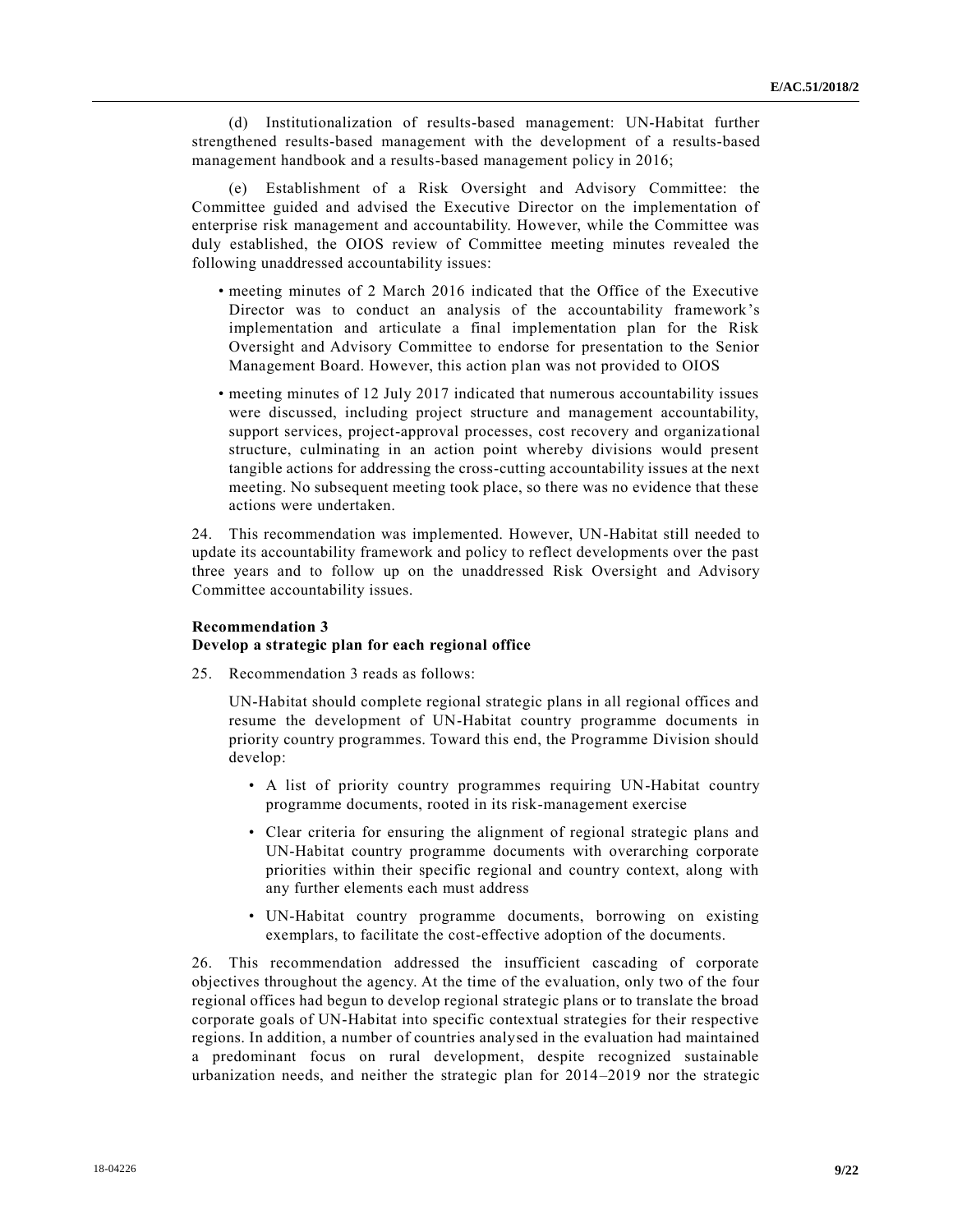framework for 2014–2015 provided explicit direction on how the agency would bridge its rural and urban focus in the future.

27. In response to this recommendation, UN-Habitat developed and issued regional strategies for the four regions in which UN-Habitat operated (Africa; Arab States; Asia and the Pacific; and Latin America and the Caribbean). These were completed in February 2016 and used the new template for developing UN-Habitat country programme documents (described in para. 28). The OIOS review of a sample of these plans revealed that they did indeed reference the broad vision and strategic objectives of UN-Habitat, the New Urban Agenda and SDGs.

28. UN-Habitat also developed and issued a template for developing UN-Habitat country programme documents. The template ensured that all new documents would be prepared in an integrated and better coordinated manner, with clearer alignment with the UN-Habitat strategic plan for 2014–2019. It provided a model table of contents for use by country and regional offices, and stressed the need for alignment to the New Urban Agenda and SDGs. New country programme documents were required to emphasize emerging trends, highlight the relevance of UN-Habitat polices in thematic areas, and help sharpen national urban policies. The methodology of work required the next country programme documents design process to take into account a range of considerations, emanating from the lessons learned from previous experience. These considerations were as follows:

(a) new thematic areas and policy areas as directed by the Executive Director;<sup>2</sup>

(b) alignment of normative and operational activities at the country level to the new strategic vision and action plan for 2014–2019, thus ensuring that UN-Habitat country programme documents are clearly aligned with broader UN-Habitat objectives and that they are informed by inputs from branches and even other regions;

(c) inputs from, and clear references to, a number of key policy documents and other relevant reports produced by UN-Habitat and partners;

(d) uniformity of structure and layout, coupled with flexibility to allow priorities and strategies to reflect country-specific issues and concerns, thus promoting host authorities' ownership of the document;

a focus on improving existing approaches, rather than discarding or disrupting already accepted approaches;

a shift away from a narrow focus on operational projects and toward a more holistic focus on advocacy and information, data collection, capacity-building and global programmes, alongside operational projects;

(g) alignment with country priorities, based on discussion with the relevant partners at the national level, including national government, local authorities and other New Urban Agenda partners;

(h) conformity with the "delivering as one" principles and the corresponding United Nations Development Assistance Framework;

<sup>&</sup>lt;sup>2</sup> These were: (a) urban land, legislation and governance; (b) urban planning and design; (c) urban economy; (d) urban basic services; (e) housing and slum upgrading; (f) risk reduction and rehabilitation; and (g) research and capacity development.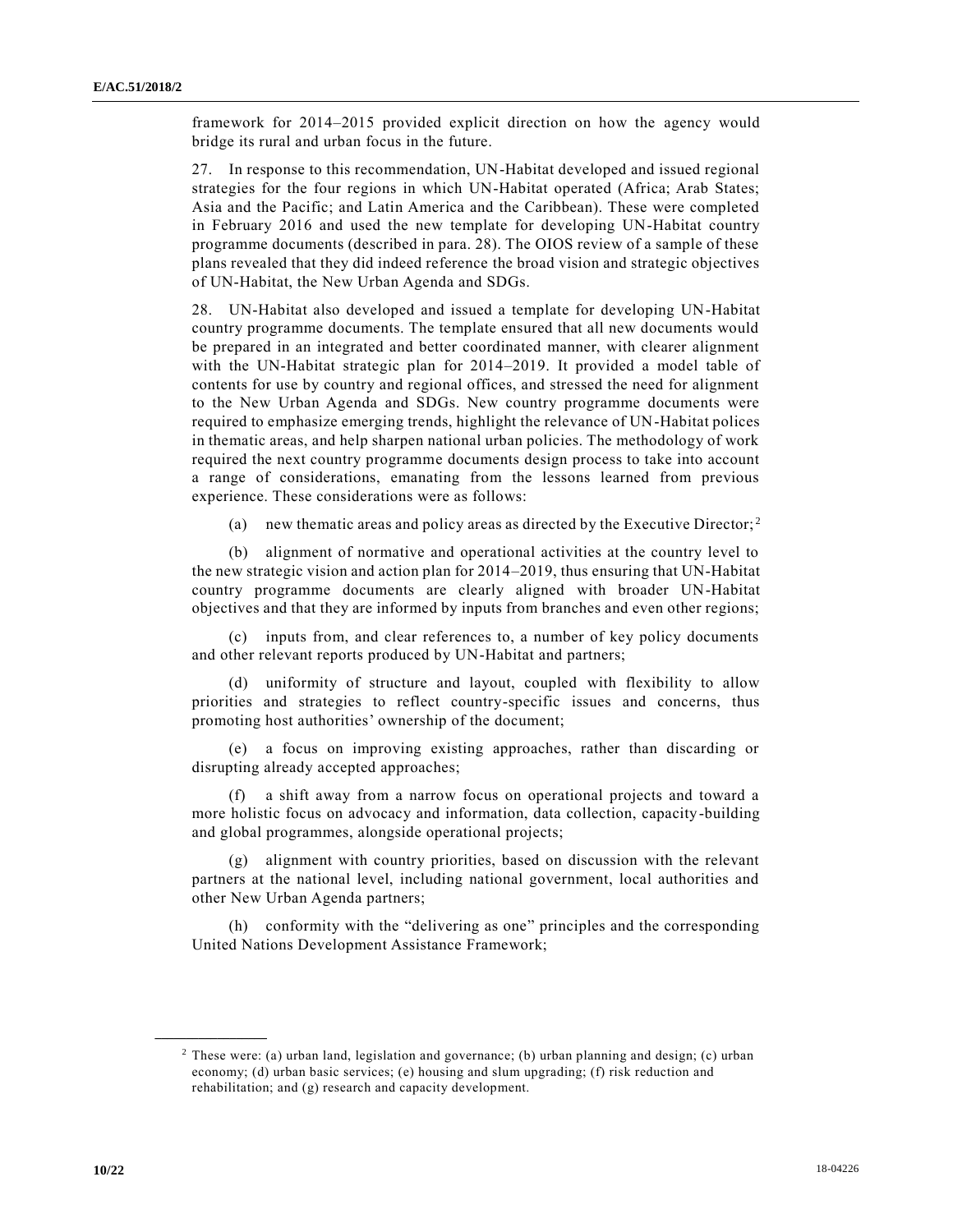(i) tangible linkage between the UN-Habitat strategic vision, national priorities and the post-2015 development agenda in line with the SDGs (especially SDG 11) in planning and implementation.

29. Eleven new-generation UN-Habitat country programme documents were completed in various countries, $3$  as follows:

- Asia and the Pacific: Afghanistan, Myanmar and Sri Lanka;
- Africa: Ethiopia, Nigeria, Rwanda and Uganda;
- Arab States: Iraq and the Sudan;
- Latin America and the Caribbean: Cuba and Mexico.

30. The UN-Habitat country programme documents reportedly led to improved interventions in-country, such as in Rwanda, where considerable efforts were made on programme integration in order to ensure the success and sustainability of urbanization, building upon recent UN-Habitat achievements. The Uganda country programme document focused on seven strategic priority areas,<sup>4</sup> revolving around programme integration and the recognition that the urban sector should be regarded as a socioeconomic entity with many interlinking subsystems that should stimulate economic growth, resulting in inclusive, resilient and liveable cities and towns. The Afghanistan country programme document was aligned with the national development goals of the Government and, according to UN-Habitat, drew on lessons learned from its 21 years of experience working in the country. It provided a clear demonstration of how planned and well-governed settlements could help to bring about inclusive and prosperous settlements, taking into account safety and security considerations.

31. Staff interviewed indicated that the new country programme documents improved UN-Habitat engagement in identified countries by linking UN-Habitat strategies and work with national development goals and priorities. They added that the documents also improved alignment of normative and operational activities, and helped improve the prioritization of urban development activities within the context of the United Nations Development Assistance Framework and "delivering as one" processes. Staff interviewed also indicated that UN-Habitat would continue to revise its regional plans and country programme document approaches for ongoing alignment with the United Nations development system reform and international agreements such as SDGs and the Paris Agreement.

<sup>3</sup> The election criteria for UN-Habitat country programme documents were: (a) political commitment to allow for identification of national priorities and ownership; (b) in-country operations to be consistent with the thematic focus as provided by the agency's strategic plan and work programme and budget; (c) convergence and integration of normative and operational components of the agency's mandate, reinforcing the linkages between policy reforms and capacity-building activities; (d) alignment with UNDAF without the overall framework as provided by the "developing as one" principles; (e) opportunities for resource mobilization and leverage for scaling-up and disseminating good practices in support of the South-South cooperation; and (f) geographical balance and prioritization of least developed countries in planning for country programme documents.

<sup>4</sup> These were: (a) planned urbanization and human settlement development; (b) youth and vulnerable groups' access to competitive skills and social-economic opportunities; (c) physical infrastructure, basic services and urban economy; (d) housing and slum upgrading/redevelopment programmes; (e) management of land resources and the urban environment; (f) urban governance and capacity-building; and (g) the greater Kampala metropolitan area development.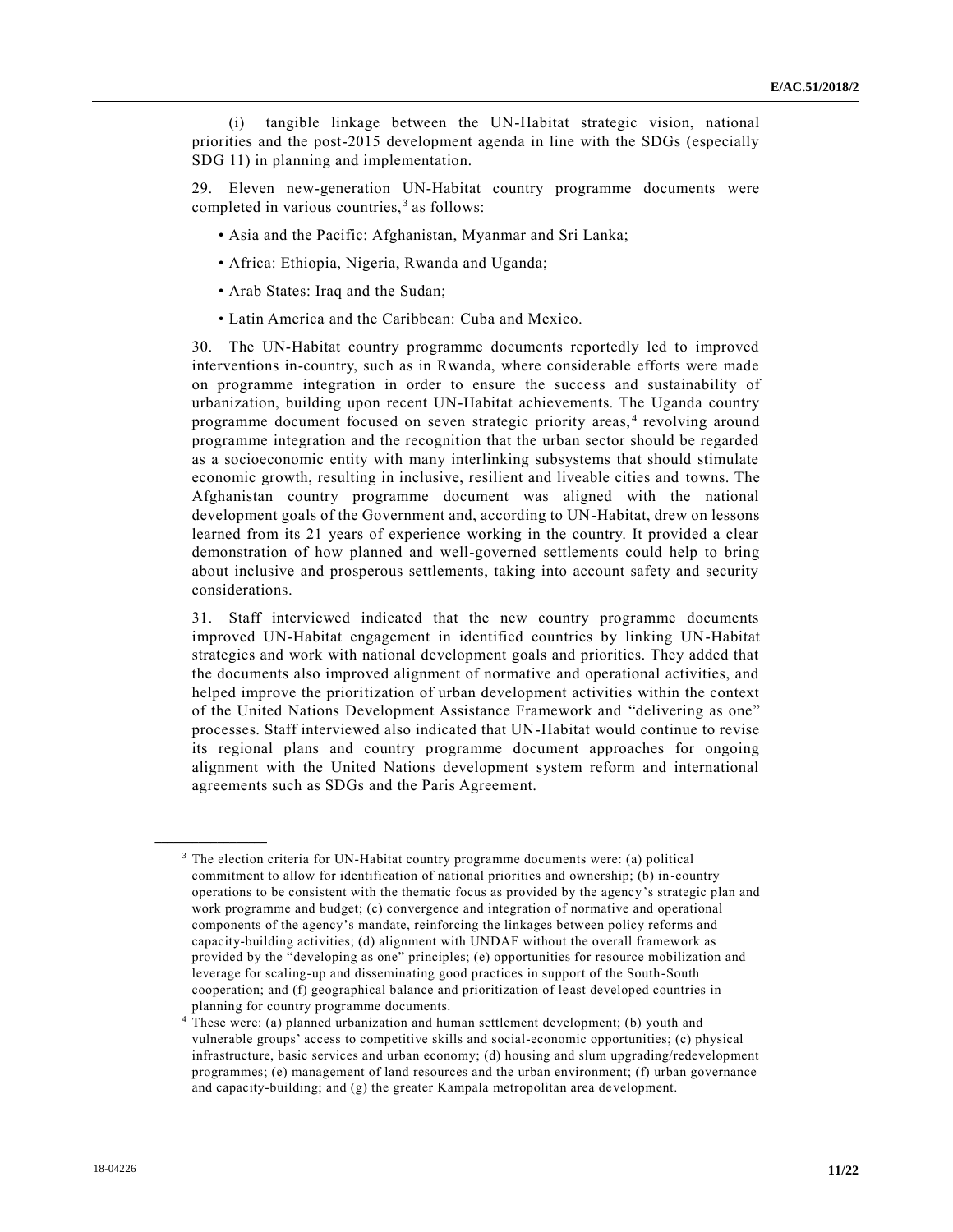32. This recommendation was implemented.

### **Recommendation 4 Revise and implement the quality-assurance responsibilities of the Project Advisory Group**

33. Recommendation 4 reads as follows:

UN-Habitat should revise and implement the quality assurance responsibilities entrusted to the Project Advisory Group, namely by:

- Updating the project document template to reflect the focus areas of the strategic plan for 2014–2019 and other key elements cited in the evaluation report (including, the alignment of project documents with regional strategic plans and UN-Habitat country programme documents, risk management, and monitoring and evaluation)
- Embedding the quality-at-entry/formulation checklist into the project accrual and accountability system, making it impossible for projects to be approved until all elements in the checklists are rated as satisfactory
- Articulating steps for managing conflicts of interest in the project approval process, while ensuring that feedback from relevant stakeholders at all three levels of the organization informs the project approval process
- Ensuring that the project accrual and accountability system is continuously updated, including with meeting minutes of the Project Advisory Group

34. This recommendation addressed the need for UN-Habitat to clarify its projectapproval process. Low levels of participation by branches in the Project Advisory Group had resulted in a lack of adequate quality assurance and a potential misalignment of projects with corporate objectives. Furthermore, the evaluation had indicated that inadequate segregation of duties was resulting in staff proposing projects at the decentralized level to sometimes be simultaneously involved in the project's approval, thus posing a conflict of interest.

35. In response to this recommendation, UN-Habitat redesigned its project approval process in November 2017. The approval process outlined a comprehensive workflow that took users through six key steps in the process, from concept note to final approval and budget release. The project approval process document indicated that the expected outcome was to "increase project/programme portfolios delivered in an efficient and effective manner". Each step involved a set of actors responsible for various actions and tasks. Staff indicated that these steps ensured that project development was transparent and could be monitored. This redesign also expedited the process between project concept to actualization and helped prevent funding delays.

36. Additionally, the new template for UN-Habitat country programme documents (see recommendation 3) required project concept notes to identify the local, national, regional and global priorities with which the project was aligned and asked submitters to identify whether the project was relevant to the development priorities of the country and the region. It also required submitters to identify a "reason for engagement" by answering questions such as "What is the strategic advantage to UN-Habitat? What is the UN-Habitat comparative advantage? How does project link with ongoing or past UN-Habitat interventions? What opportunities for leveraging on existing investments have been taken?" The updated template included a risk analysis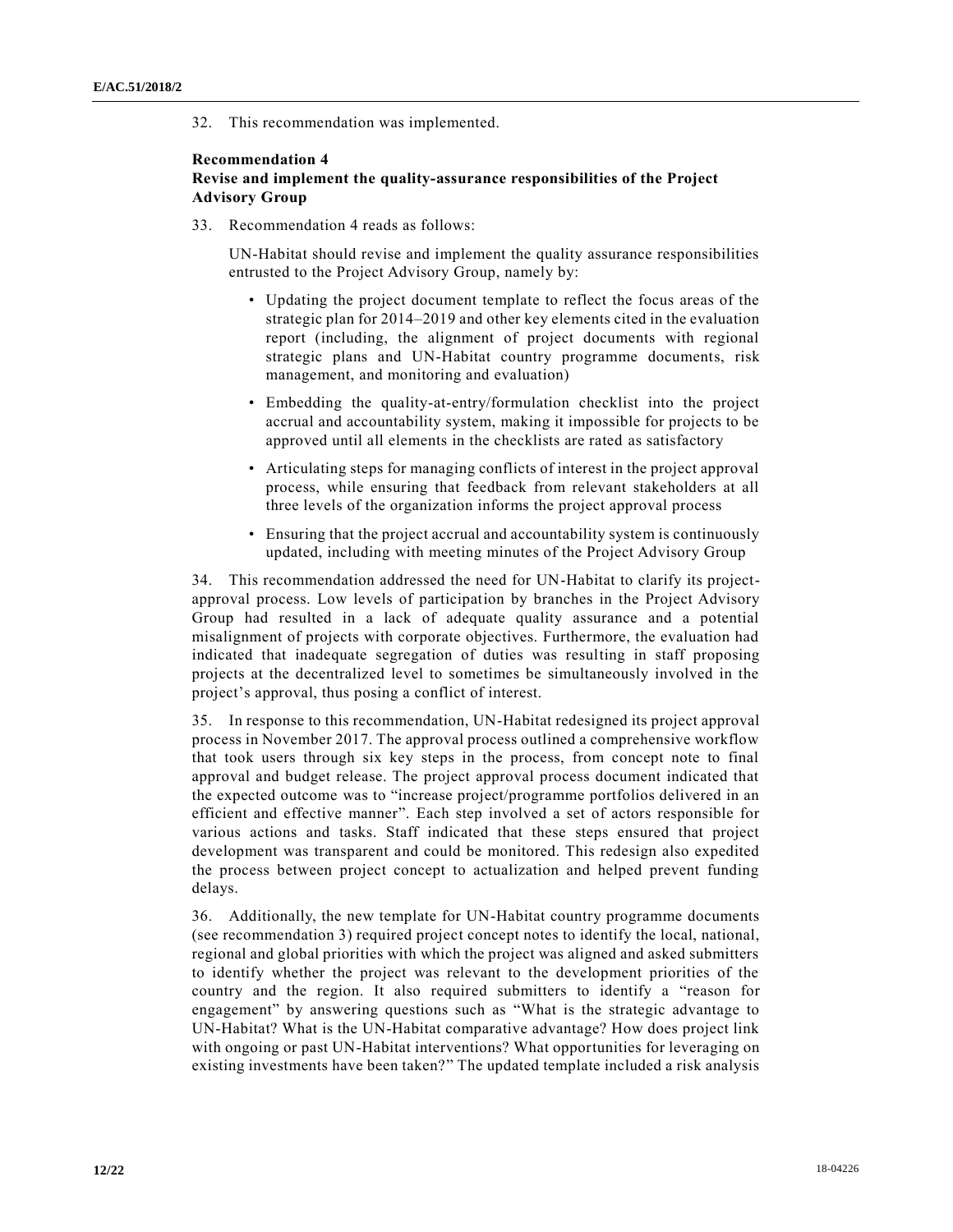section and a section for lessons learned and best practices applied from other projects.

37. The additional requirements placed on project submissions were reflected in an updated project quality-at-entry checklist, whereby no project could be approved for funding until all elements in the checklist had been rated satisfactory. The checklist elements included an examination of risks and a clear assurance that the proposal was aligned with the UN-Habitat strategic plan. A review of Project Advisory Group meetings minutes indicated that PAG had scrutinized projects according to the foregoing criteria, and in some cases, had asked for a redrafting of the concept note in order to more clearly reflect these elements.

38. Potential conflicts of interest in the project approval process, meanwhile, were to be minimized by ensuring that those responsible for project formulation were not involved in project approvals. The OIOS review of Project Advisory Group meeting minutes, however, did not clearly indicate whether this segregation of roles had occurred.

39. On 18 November 2017, a new version of PAAS was launched. Staff interviewed indicated that measures were in place to ensure that project progress information, including the production of management reports, were updated in PAAS on at least a quarterly basis. Staff interviewees indicated that improved features of the new system included a dashboard with charts and summary information on branches' and regional offices' performance in the implementation of project grants, including budgets and expenditure. Project structures with sections on project approval, monitoring and lessons learned were revised. As the new project design and Umoja start-up was implemented in November 2017, it was too early to assess the impact of the new process on projects at this time.

40. This recommendation was implemented. As a key risk, however (see recommendation 1), conflicts of interest must be more clearly managed, namely through more explicit indication in Project Advisory Group meeting minutes that project submitters are not simultaneously involved in their own projects' approval.

#### **Recommendation 5**

### **Develop a risk-based approach to identifying areas for evaluation**

41. Recommendation 5 reads as follows:

Beginning with its next evaluation plan, UN-Habitat should use a risk-based approach to identify those global initiatives and country programmes most in need of evaluation and ensure that sufficient funds are located to evaluate these areas. UN-Habitat should consider commissioning:

- An evaluability assessment of the strategic plan for the period 2014–2019
- Midterm and final evaluations of the strategic plan
- Evaluations of the Achieving Sustainable Urban Development initiative and, in accordance with the peer review of 2010 and the inception paper underlying the present evaluation, its work in humanitarian action.

42. This recommendation addressed the need for UN-Habitat to consistently and systematically document its own outcome-level performance. Evidence on the effectiveness of UN-Habitat country operations had gone largely undocumented, and few global initiatives or country operations had been subjected to evaluation. Those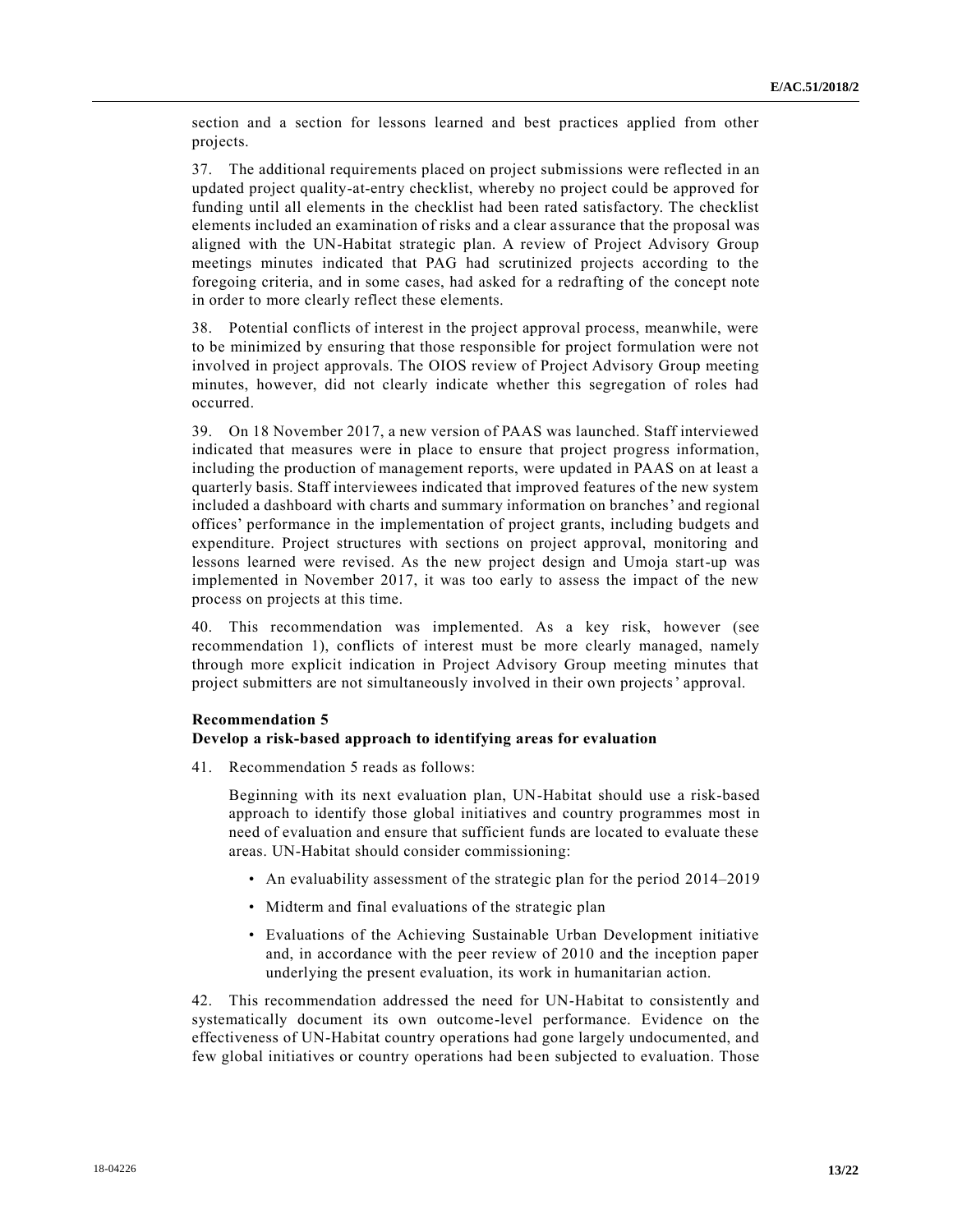evaluations that did exist were not of sufficiently high quality to provide credible evidence of results achieved.

43. In response to this recommendation, the UN-Habitat Management Board approved a revised UN-Habitat evaluation framework, which the Executive Director began implementing in January 2016. The framework established a system for assessing projects at risk, increasing evaluation coverage and charging evaluation costs to UN-Habitat projects. The framework further required all projects valued at \$1 million or more to be subjected to an end-of-project evaluation, and for projects below this amount to be subjected to either an end-of-project evaluation or a selfevaluation.

44. The framework set the target of evaluating 60 per cent of 2016–2017 projects with a value of over \$1 million. As of December 2017, 63 per cent of projects were evaluated, exceeding this target. This overperformance was largely the result of umbrella evaluations — that is, evaluations of country programmes that included multiple projects — such as that of the cooperation agreement between UN-Habitat and Sweden (which consisted of 19 projects), the Afghanistan country programme (which consisted of 25 projects) and the Achieving Sustainable Urban Development programme (which consisted of nine projects). Six other programmes and projects outside of these groups were evaluated. All told, the evaluation workplan for 2016 – 2017, dated 15 December 2017, indicated that 11 centralized evaluations had been completed, 3 were in progress and 3 were not started. For decentralized evaluations, 17 had been completed (all falling under the Achieving Sustainable Urban Development umbrella), and 13 had not been started.

45. The framework stipulated that two corporate evaluations would take place: a midterm evaluation of the implementation of the UN-Habitat strategic plan 2014– 2019 and the evaluation of the UN-Habitat Regional Office for Arab States. Toward this end, an evaluability assessment of the UN-Habitat strategic plan 2014–2019 was undertaken and completed during the last quarter of 2016. This assessment articulated the approach to the midterm and final evaluations of the strategic plan in 2017 and 2019. It assessed the appropriateness of the design of the strategic plan 2014–2019 and provided recommendations for corrective measures to improve the quality of the plan. The midterm evaluation of the implementation of the UN-Habitat strategic plan for 2014–2019 was completed in April 2017 for consideration at the twenty-sixth session of the UN-Habitat Governing Council. The results of that evaluation led to the adjustment of the strategic plan for 2014–2019 to ensure that it was aligned with the New Urban Agenda and SDGs, and a revised plan was approved by the twent ysixth session of the Governing Council, held in May 2017.

46. One component of the framework related to evaluation funding as a key risk (see recommendation 1). It stipulated that every project should have budgeted provision for some form of evaluative exercise. Staff interviewed indicated that the Evaluation Unit was represented in the Project Advisory Group meetings in an advisory role capacity to ensure that every project had a monitoring and evaluation framework and a monitoring and evaluation budget. The analysis of projects for the removal of core indirect costs for evaluation for projects closing in 2017 indicated that, in reality, such funding varied considerably: as of January 2017, 36 projects had ample funds to cover evaluation costs and a corresponding evaluation budget; 31 projects had no evaluation budget, but ample funds to cover evaluation; and 12 projects had neither ample funds nor a budget to cover evaluation costs. In 2017, the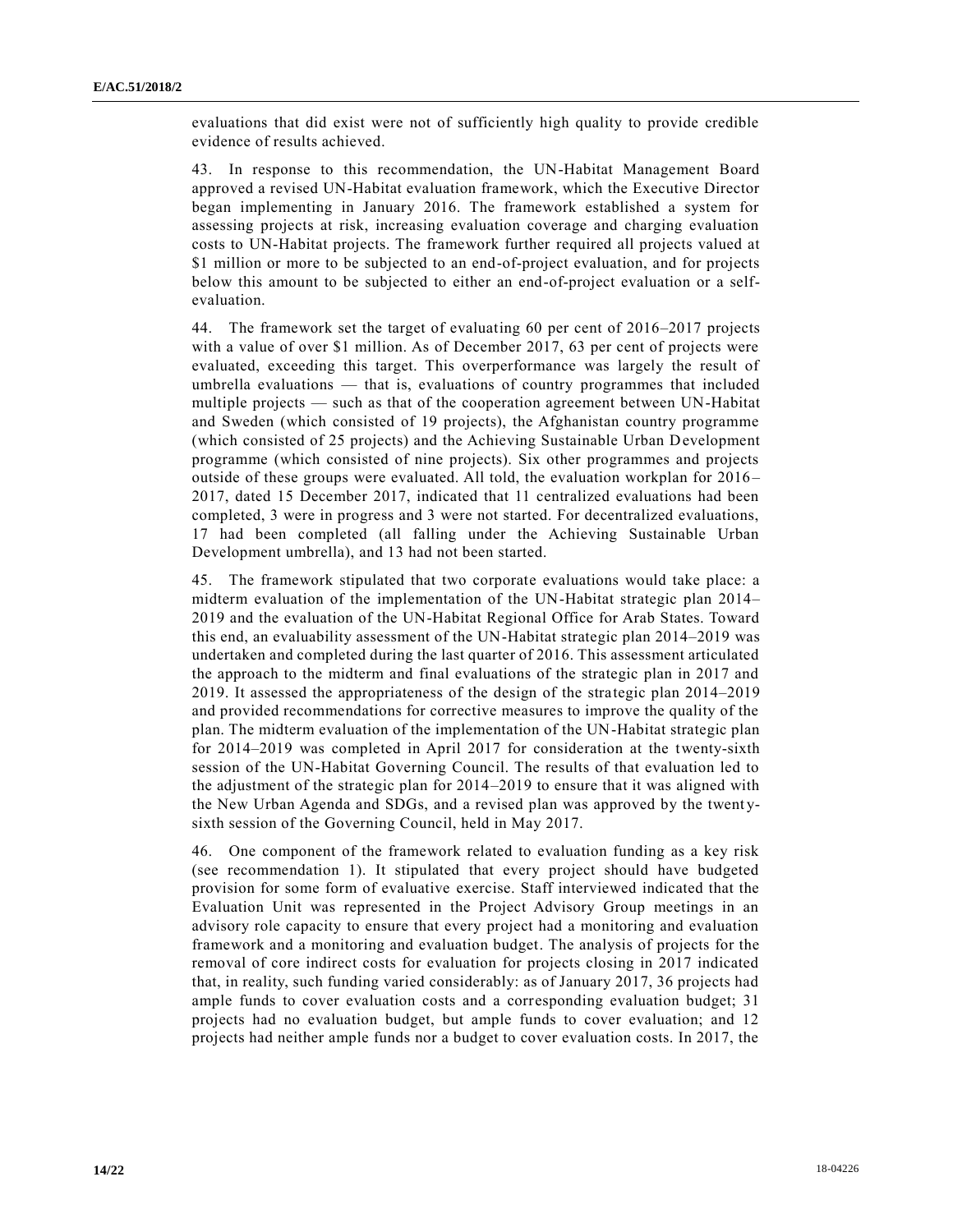Evaluation Unit planned for approximately \$700,000 to be allotted to core indirect evaluation costs, but only \$216,000 was available.<sup>5</sup>

47. This recommendation was implemented. Concerns remain, however, with respect to evaluation funding in the future.

### **Recommendation 6**

#### **Strengthen information and knowledge management**

48. Recommendation 6 reads as follows:

UN-Habitat should strengthen its systems for organizing, storing and sharing information and knowledge. This would entail:

- Finalizing the terms of reference and location of the Knowledge Management Unit
- Creating and updating quarterly a list of all staff contracted by third parties
- Updating its Intranet on at least a monthly basis
- Facilitating more systematic sharing of lessons and good practice across the agency
- Requiring that regional strategic plans and UN-Habitat country programme documents, as well as project submissions to the Project Advisory Group, identify the lessons and good practice which have informed their proposals.

49. This recommendation addressed the shortcomings in information and knowledge management within UN-Habitat, as information was not centrally available, intranet updates were not routine, and awareness of policies was low. At the time of the evaluation, despite having a knowledge management strategy drafted, UN-Habitat had not yet decided on the final functions or location of a planned Knowledge Management Unit.

50. UN-Habitat finalized its knowledge management strategy, which was approved by the Management Board in October 2015. The strategy was directly linked to the UN-Habitat strategic plan for 2014–2019. The strategy served to develop a framework for UN-Habitat knowledge management that was structured around the following six broad thematic areas of intervention:

(a) strengthening the institutional and operational structure of knowledge management;

(b) reinforcing the use of information and knowledge within the organization;

(c) reinforcing knowledge management with adequate supporting infrastructure and systems;

- (d) fostering partnerships for broader knowledge-sharing and learning;
- (e) promoting a culture of learning and exchange;
- (f) creating a monitoring mechanism for the knowledge management strategy.

<sup>5</sup> Memorandum requesting "evaluation indirect costs recovered from various grants that are due for evaluation" (27 April 2017).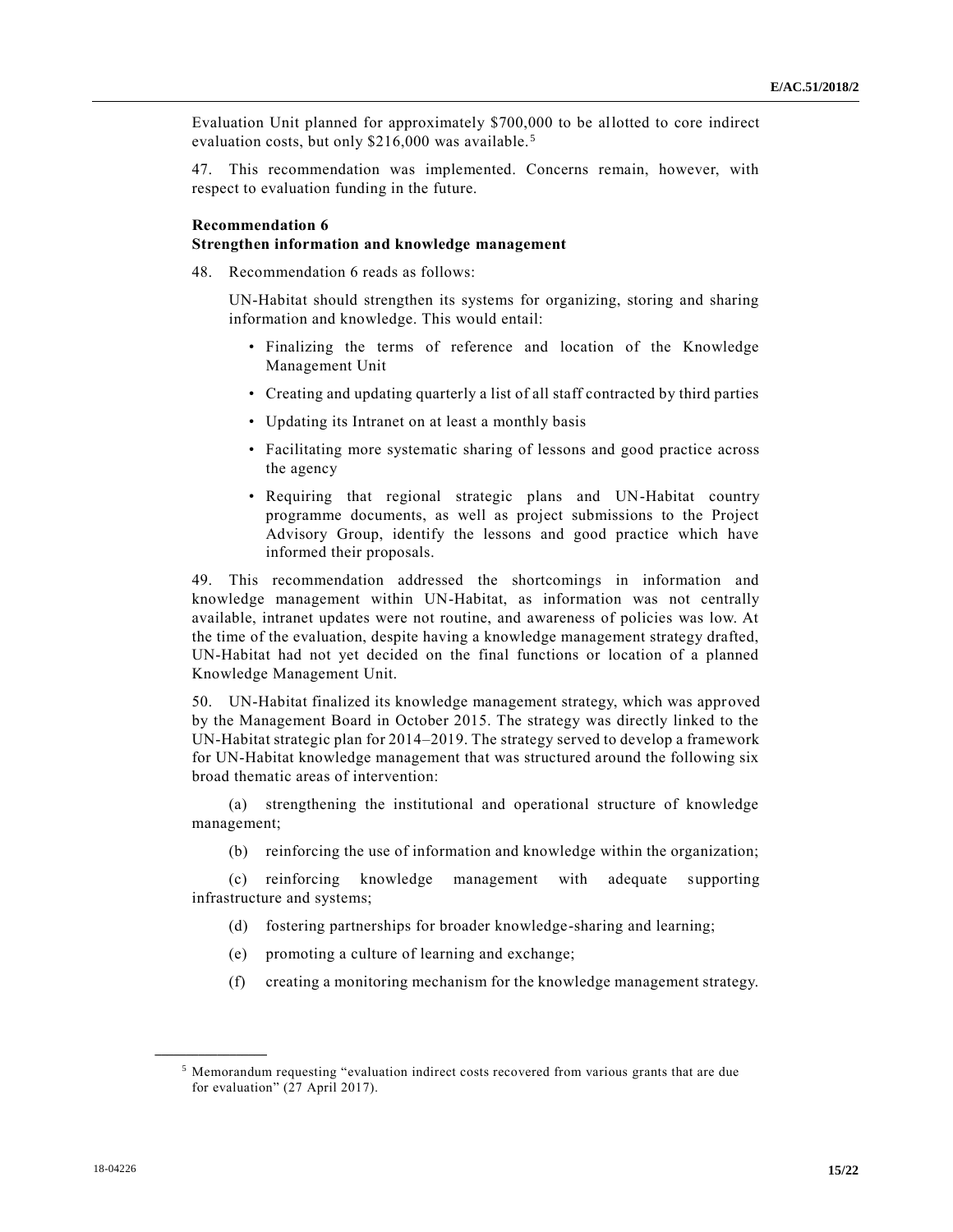The strategy also articulated the expected results associated with its eventual implementation, potential risks and general barriers to and challenges in knowledge management.

51. To implement the knowledge management strategy, in November 2017 UN-Habitat developed an action plan, which was finalized and agreed with senior management during a December 2017 workshop. However, owing to other UN-Habitat priorities, the action plan was not presented for approval to the UN-Habitat Senior Management Committee and Board. Approval was planned for the next meeting in early 2018. The action plan identified 23 actions (including specific deliverables) to be implemented or started in 2018.

## *Finalizing establishment of the Knowledge Management Unit*

52. To strengthen the institutional and operational structure of knowledge management, the strategy recommended a new Knowledge Management Unit, to be located in the Research and Capacity Development Branch.<sup>6</sup> The action plan (see para. 51) stipulated that the Programme Division would be the overall coordinator of knowledge management,<sup>7</sup> and proposed that a unit be established as a matter of high priority. Owing to resource constraints, however, the function was instead conducted by the Programme Division Coordination Office's project cycle management team. However, a decision by UN-Habitat management on the best way to operationalize the Unit remained outstanding. This aspect of the recommendation was not yet implemented.

## *Updating of the UN-Habitat intranet*

53. The action plan (see para. 51) proposed regular updating of the UN-Habitat websites (Habnet and Extranet), to ensure information on these websites was provided in real-time as much as possible. This item was designated a high priority, to be implemented within 6 to 12 months. UN-Habitat indicated that this action would become a priority once the action plan was approved. Accordingly, this aspect of the recommendation was not yet implemented.

## *List of all staff contracted by third parties*

54. UN-Habitat had access to a list of consultants managed through the United Nations Office for Project Services (UNOPS) and the United Nations Development Programme (UNDP). The list, which was available through PAAS, documents consultants by name, nationality, contract effective and expiration dates, purpose of contract and recruitment year. The list was obsolete, however, as it was past the contract expiration date for all consultants recorded on the list, with such dates ranging from 2015 to 2016. While staff interviewed indicated that the list was updated quarterly, such updates were not evident in the most recent list extracted from PAAS during the review. This aspect of the recommendation was not implemented.

<sup>6</sup> UN-Habitat knowledge management strategy, p. 13.

<sup>&</sup>lt;sup>7</sup> Operationalizing the UN-Habitat Knowledge Management Strategy — Proposed Action Plan, 2.a.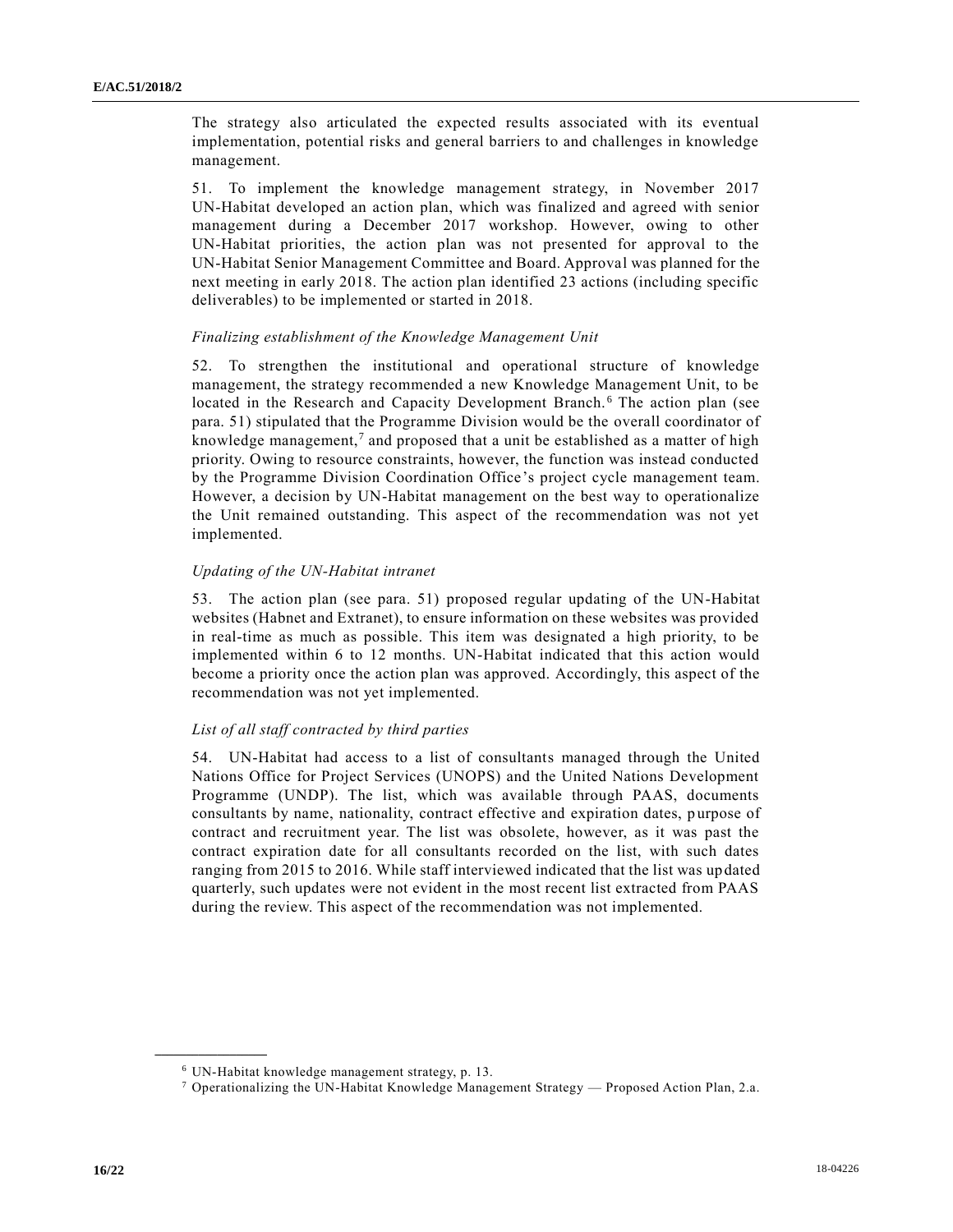#### *Sharing of lessons learned and good practices*

55. In June 2017, the Research and Capacity Development Branch re-opened a Best Practices Unit. The Unit worked on knowledge production, use and sharing, including lessons learned and the dissemination of what worked and how to design and formulate new projects using the available knowledge at hand. The Unit created an interactive and user-friendly best practices database that responded to the New Urban Agenda and SDGs. While OIOS did not review the database, staff indicated that branches and regions were expected to use it to harvest relevant lessons learned during project design. This aspect of the recommendation was implemented.

#### *Use of knowledge management as an operational guide*

56. UN-Habitat undertook several measures to implement this aspect of the recommendation. For example, the action plan described in paragraph 51 of the present report included a list of "fundamentals for successful implementation" of the knowledge management strategy and action plan.<sup>8</sup> In addition, the new project document template (see recommendation 3) included a knowledge management section, under which each project document was to articulate the project's mechanism for capturing lessons learned and best practices, as well as a platform for knowledge sharing among partners. In parallel, the latest project quality-at-entry checklist required the Project Advisory Group to assess the extent to which project proposals incorporated lessons learned and good practices. Some UN-Habitat country programme documents also incorporated lessons to inform future practices.

57. Staff interviewed indicated that the Research and Capacity Development Branch played an expanded role in knowledge-based activities, with the aim of strengthening the use of knowledge in day-to-day activities and decision-making, both at the operational and normative levels. They claimed that the Branch was doing so through peer reviews, peer-to-peer exchange, cross-thematic thinking and interdisciplinary analysis. Evidence for these activities was not made available to OIOS, however. Accordingly, this aspect of the recommendation was only partially implemented.

58. This recommendation was partially implemented. Once the Knowledge Management Strategy Action Plan is presented and approved by the Senior Management Committee and Board, these remaining actions will be implemented.

#### **Recommendation 7**

**\_\_\_\_\_\_\_\_\_\_\_\_\_\_\_\_\_\_**

### **Finalization of the resource mobilization and partnership strategies**

59. Recommendation 7 reads as follows:

UN-Habitat should conclude the resource mobilization strategy action plan and, by the revised deadline of April 2015, the partnership strategy. Both should include a comprehensive list of specific actions required, accompanied by specific timelines and roles and responsibilities. More immediately, it should identify those partnerships most critical for maximizing the success of Habitat III.

60. This recommendation addressed the lack of a mechanism for UN-Habitat to ensure financial resources are available at a scale commensurate with its broad,

<sup>8</sup> These included: (a) senior management ownership and leadership; (b) investment of time, human and financial resources; (c) an organizational change plan that facilitated changes to the organization's culture over time; (d) effective integrated information/knowledge management system (e.g., PAAS); (e) commitment across board, (f) continuous monitoring; and (g) learning and adaptation.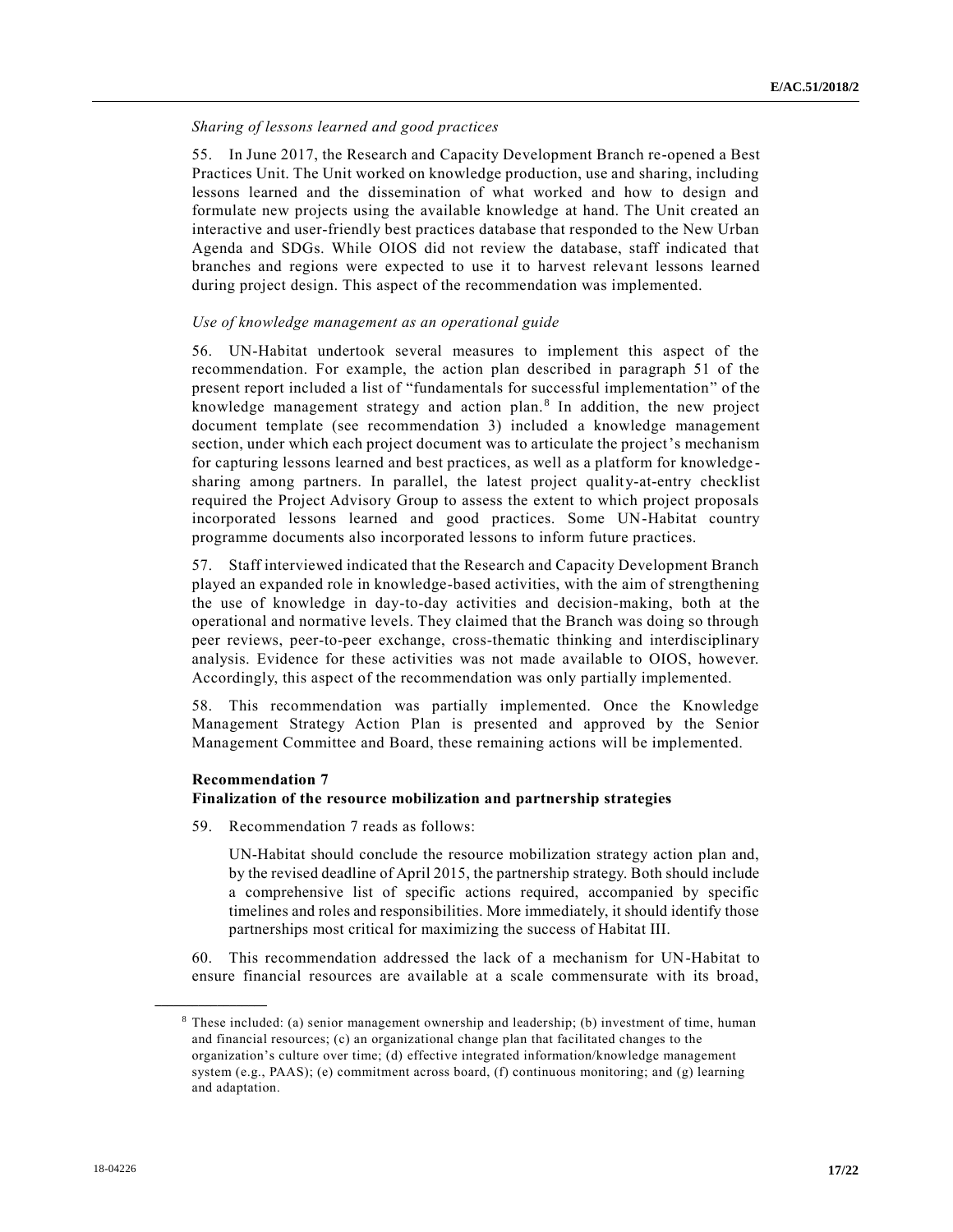multifaceted mandate and to manage and govern its partnerships. The evaluation had uncovered critical gaps in the resource mobilization strategy, such as a lack of specificity regarding a plan to reach set targets, dates by which to reach them and clear responsibilities for achieving them. In addition, UN-Habitat had yet to establish a mechanism for governing and managing partnerships, had not finalized its strategy, and did not have a consolidated or widely available database, guidelines and criteria on partner selection, or mechanisms for reviewing ongoing partnerships and discontinuing partnerships as necessary.

#### *Resource mobilization*

61. The UN-Habitat resource mobilization action plan for 2015 was developed and endorsed by the Senior Management Board in December 2015. With the ultimate aim of ensuring that UN-Habitat was fully resourced to execute its mandate and achieve its objectives, it sought to "raise both earmarked and non-earmarked contributions to UN-Habitat, increase the predictability of funding and broaden the donor base of contributors, in particular with reference to the core funding of UN-Habitat". It further noted that "UN-Habitat has to ensure an increase in the core donor base, to reduce the dependence of its core contributions on a limited number of traditional donor countries. In addition, efforts will be undertaken to enhance predictability in funding through multi-year contributions". It included a 2015 action plan outlining targeted milestones and the timelines, roles and responsibilities associated with each. The action plan expired in December 2015, however, and no further action plan was developed.

62. A donor relations and income strategy for 2016–2017 was approved in March 2016. The strategy included a results framework which, like the resource mobilization action plan before it, contained specific action plans that included activities, expected outputs and performance indicators. However, some activities were vague and required clarification. For example, objective 2, on long-term relationships established or enhanced with key donors, did not indicate which donors or what kinds of relationships were targeted, and objective 3, on increased level of core income, did not set specific targeted increases.

- 63. An internal analysis of UN-Habitat funding<sup>9</sup> from 2015–2017<sup>10</sup> indicated that:
	- Total revenue decreased from \$179.2 million in 2015 to \$142.6 million in 2017, or by 20.4 per cent
	- Foundation general purpose non-earmarked funding increased, during the period from 2015 to 2017, from \$2 million to \$2.6 million, or by 20 per cent
	- Foundation general purpose earmarked funding increased, during the period from 2015 to 2017, from \$29.6 million to \$37.8 million, or by 27.7 per cent
	- The level of resources from all partner types dropped in 2017 however, the largest decline was in government donations, which decreased from \$158.2 million in 2016 to \$92.4 million by November 2017, or by 41.6 per cent

Staff interviewees indicated that UN-Habitat was aiming to increase the proportion of "soft" earmarked funding, in order to allow it to maintain a degree of programmatic flexibility. Toward this end, UN-Habitat was identifying aspects of its strategic plan

<sup>9</sup> UN-Habitat Workshop, 4 December 2017.

<sup>&</sup>lt;sup>10</sup> That is, up to and including November 2017.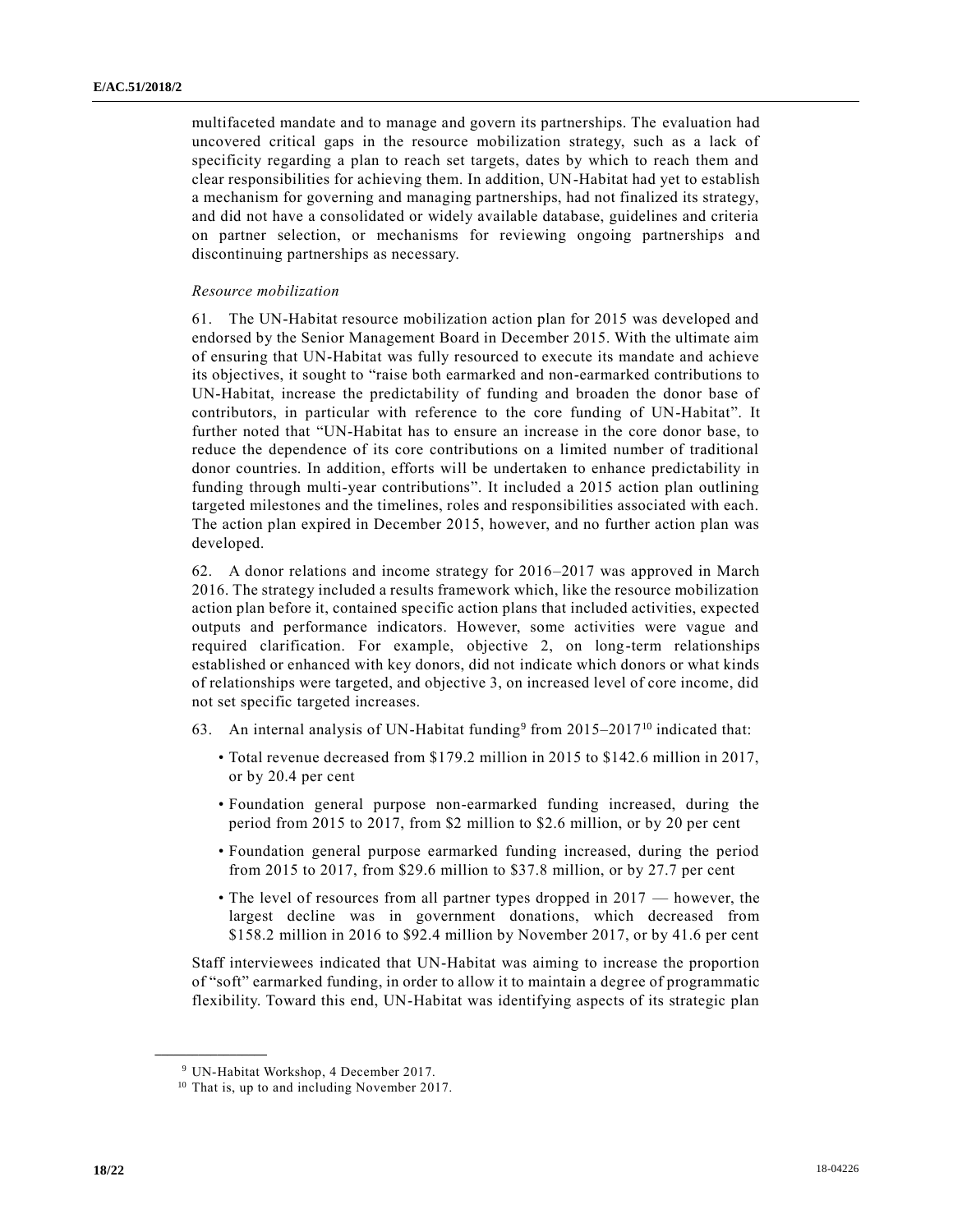for 2014–2019 that aligned with particular donor goals, in order to build more predictable funding and strategic alliances.

64. In March 2017, UN-Habitat launched a survey of donors who had contributed to the agency's core and earmarked funding during the previous five years. A total of 24 donors responded, and 15 others were interviewed in person or remotely. The survey concluded that one main donor expectation was greater accountability and transparency by UN-Habitat and its implementing partners. Consequently, at the time of the evaluation review, UN-Habitat was developing a partner portal, using its website to track its work and outputs.

65. Additionally, UN-Habitat was developing a 2018 resource mobilization plan and a resource mobilization strategy template for 2018–2019, to be used by regional offices and branches to outline resource mobilization plans for this period. The draft template included space for an analysis of strengths, weaknesses, opportunities and threats; 2018–2019 resource mobilization and revenue targets by programme, country and theme; and new prospective donors. These plans were to be compiled into a consolidated 2018–2019 plan containing specific, measurable, achievable, relevant and time-bound indicators.

66. This aspect of the recommendation was implemented. As indicated in paragraph 61 of the present report, however, these actions did not alone guarantee funding adequate enough to ensure that the goals articulated in the strategic plan would be met.

#### *Partnership*

67. The UN-Habitat partnership strategy 2017–2022 was launched in April 2017, with a stated purpose being to:

"advance the partnerships UN-Habitat needs to successfully coordinate and implement the New Urban Agenda and urban-related SDGs, in light of its mandate and further to its focal point role assigned by Member States during the third United Nations Conference on Housing and Sustainable Urban Development (Habitat III), held in Quito, in October 2016. In this way, the partnerships strategy aims to: serve as both a vehicle for strategic political engagement with Member States and the United Nations system; mobilize stakeholder engagement at various levels; be adopted as a tool for effective implementation; and scale up UN-Habitat programmes and resource mobilization among existing and prospective donors."

The strategy stated its key pillars as being: a holistic approach, visibility, action and influence. It also articulated guiding principles, lessons learned and eight key target partners. These include: (a) governmental partners (Member States, parliamentarians, intergovernmental agencies); (b) local authorities; (c) United Nations agencies; (d) development banks and financial entities; (e) private sector; (f) civil society; (g) knowledge partners; and (h) implementing partners.

68. The External Relations Division was developing a partnership strategy implementation plan and consulting with branches and regional offices to clarify the partners with whom each would engage. The various roles and responsibilities, as well as the timelines, will be articulated in the action plan.

69. UN-Habitat participated in developing the United Nations system collaborative implementation framework for sustainable urban development. The framework was expected to strengthen the coordination role of UN-Habitat and build strong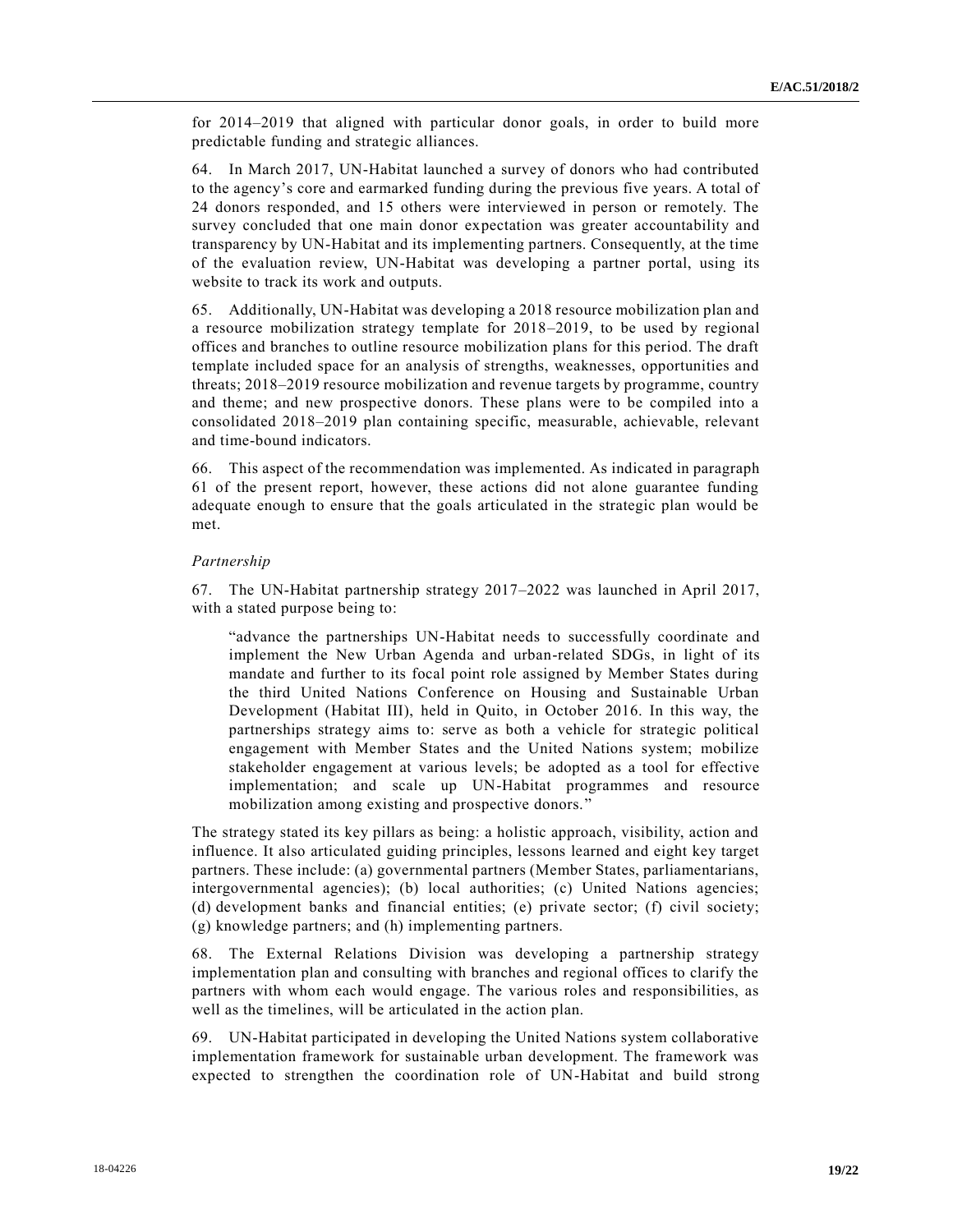partnerships within the United Nations system in order to support Member States in implementing the SDGs and the New Urban Agenda. Under the leadership of UN-Habitat, the framework aimed to enable greater coherence and collaboration across the United Nations system's work in urban areas, leveraging expertise and cross-sectoral capacities and scaling up sustainable urban development interventions that accelerate progress toward the achievement of the SDGs.

70. Also in the development stage was the voluntary reference group for development of a stakeholder collaborative framework for implementation of the New Urban Agenda, relevant SDGs and UN-Habitat partnerships, which was to be discussed more substantively at the World Urban Forum to be held in Kuala Lumpur in February 2018. The draft terms of reference for the group indicated that the purpose of the collaborative framework was to:

(a) Strengthen stakeholders' collaboration with UN-Habitat and among partners themselves during implementation, follow-up, monitoring and reporting on the New Urban Agenda, relevant SDGs, and other global commitments;

(b) Encourage ownership, collaboration and the systematic sharing of responsibilities between various stakeholders at all levels;

(c) Draw on stakeholders' expertise and knowledge;

(d) Give voice to the voiceless and enhance access to information on sustainable urban development.

71. UN-Habitat was setting up the partner information management system, a portal to help it more strategically and effectively manage its partners' contributions. It envisioned the portal as an online information management tool, a protocol on the use of partnership information in selecting and evaluating partnerships, with the engagement of branch focal points. The three expected accomplishments associated with the portal were:

(a) More strategic management of partnerships by UN-Habitat staff;

(b) More accurate, complete documentation and reporting of stakeholders and partnerships for every unit, branch and division, and for the agency as a whole;

(c) More frequent and reliable communication and information-sharing with all partners on the ongoing work of UN-Habitat.

72. UN-Habitat was also closely involved in the Multi-Partner Implementation Facility for Sustainable Urban Development, a trust fund co-led by the United Nations and the World Bank with partners, including UN-Habitat, the World Bank Group, UNDP, UNOPS, the World Food Programme, the United Nations Entity for Gender Equality and the Empowerment of Women, and the United Nations Global Compact. the Facility was still under development and was a direct outcome of the partnership strategy.

73. Staff interviewees indicated that a major challenge was the 1.5-year delay in recruiting the head of partnerships for UN-Habitat. This contributed to the delay in finalizing the partnership strategy and had potential implications for the execution of the actions in the current strategy. All told, however, this aspect of the recommendation was implemented.

74. This recommendation was implemented.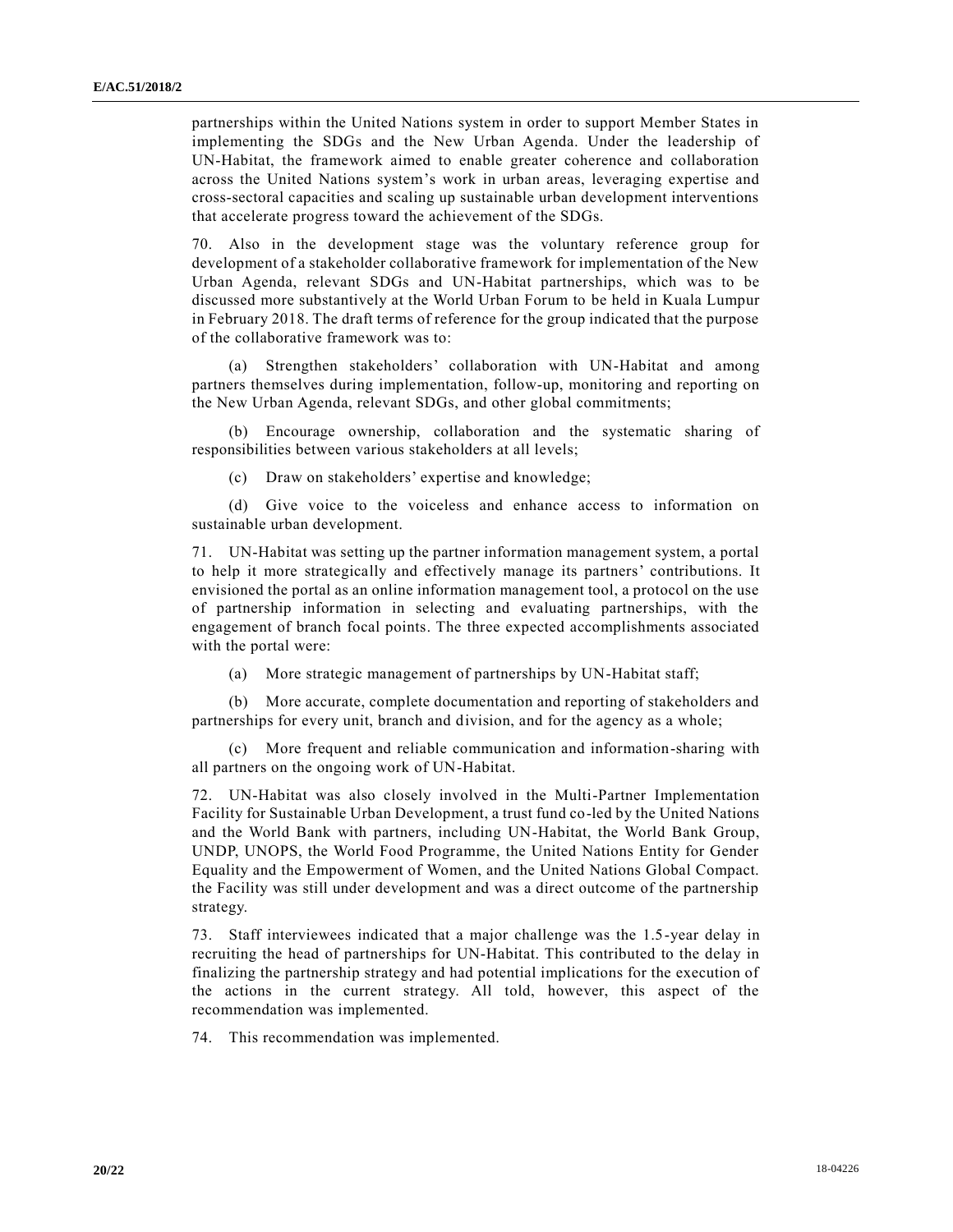# **III. Conclusion**

75. UN-Habitat undertook numerous measures to implement the recommendations contained in the OIOS evaluation. It improved its approach to systematically identifying and managing risk, more clearly cascaded its overall vision and strategy to the regional and country levels, sharpened project-approval processes, took a more risk-based approach to evaluation planning and strengthened its resource mobilization and partnership strategies. The results of these actions were unknown, however, as most were only recently implemented. UN-Habitat should continue to strengthen its accountability mechanism and ensure prompt follow-up of all outstanding issues raised at Risk Oversight and Advisory Committee meetings. It should also strengthen the role of knowledge management within the agency by undertaking the specific measures proposed in recommendation 6.

> (*Signed*) Heidi **Mendoza** Under-Secretary-General for Internal Oversight Services March 2018